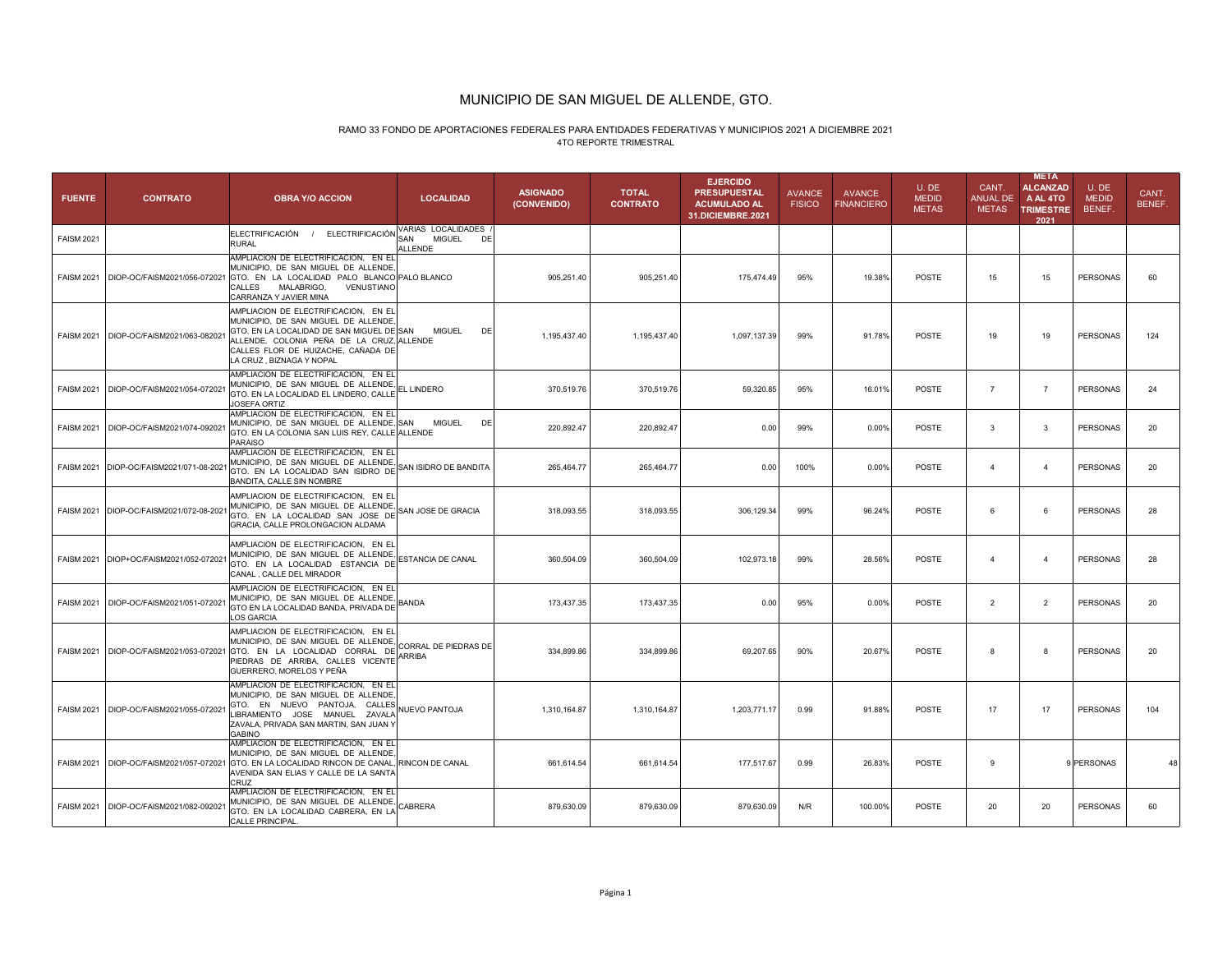| <b>FUENTE</b>     | <b>CONTRATO</b>                             | <b>OBRA Y/O ACCION</b>                                                                                                                                                                                                                                                                 | <b>LOCALIDAD</b>                                                                                         | <b>ASIGNADO</b><br>(CONVENIDO) | <b>TOTAL</b><br><b>CONTRATO</b> | <b>EJERCIDO</b><br><b>PRESUPUESTAL</b><br><b>ACUMULADO AL</b><br>31.DICIEMBRE.2021 | <b>AVANCE</b><br><b>FISICO</b> | <b>AVANCE</b><br><b>FINANCIERO</b> | U.DE<br><b>MEDID</b><br><b>METAS</b> | CANT.<br><b>ANUAL DE</b><br><b>METAS</b> | <b>META</b><br><b>ALCANZAD</b><br>A AL 4TO<br><b>TRIMESTRE</b><br>2021 | U.DE<br><b>MEDID</b><br><b>BENEF</b> | CANT.<br>BENEF. |
|-------------------|---------------------------------------------|----------------------------------------------------------------------------------------------------------------------------------------------------------------------------------------------------------------------------------------------------------------------------------------|----------------------------------------------------------------------------------------------------------|--------------------------------|---------------------------------|------------------------------------------------------------------------------------|--------------------------------|------------------------------------|--------------------------------------|------------------------------------------|------------------------------------------------------------------------|--------------------------------------|-----------------|
|                   | FAISM 2021   DIOP-OC/FAISM2021/092-122021   | AMPLIACIÓN DE ELECTRIFICACIÓN, EN EL<br>MUNICIPIO DE SAN MIGUEL DE ALLENDE,<br>GTO. EN LA LOCALIDAD DE PALO<br>COLORADO, EN LAS CALLES PRINCIPAL, PALO COLORADO<br>BUENAVISTA, CALLEJON BUENAVISTA,<br>NORIA, REAL, POTRERO, MARAVILLAS,<br>VILLA REAL Y SAN JUAN.                     |                                                                                                          | 2,229,970.88                   | 2,166,307.86                    | 0.00                                                                               | N/R                            | 0.00%                              | <b>POSTE</b>                         | 25                                       | $\mathbf{1}$                                                           | <b>PERSONAS</b>                      | 252             |
|                   | FAISM 2021 DIOP-OC/FAISM2021/084-112021     | AMPLIACIÓN DE ELECTRIFICACIÓN, EN EL<br>MUNICIPIO DE SAN MIGUEL DE ALLENDE,<br>GTO. EN LA LOCALIDAD SAN MARCOS DE<br>BEGOÑA, EN LA CALLE CALZADA DE LA BEGOÑA<br>PRESA.                                                                                                                | SAN<br><b>MARCOS</b><br>DE                                                                               | 576,255.58                     | 575,477.81                      | 0.00                                                                               | N/R                            | 0.00%                              | POSTE                                | $\overline{7}$                           |                                                                        | 1 PERSONAS                           | 48              |
| <b>FAISM 2021</b> | DIOP-OC/FAISM2021/094-122                   | AMPLIACIÓN DE ELECTRIFICACIÓN, EN EL<br>MUNICIPIO DE SAN MIGUEL DE ALLENDE.<br>GTO. EN LA LOCALIDAD CRUZ DEL PALMAR LA CRUZ DEL PALMAR<br>EN CALLEJON LOS COYOTES, CALLEJON<br>EL MEZQUITE Y CALLE EL CORRAL                                                                           |                                                                                                          | 750,033.19                     | 739,978.41                      | 0.00                                                                               | N/R                            | 0.00%                              | <b>POSTE</b>                         | 9                                        | 6                                                                      | <b>PERSONAS</b>                      | 52              |
|                   | FAISM 2021 DIOP-OC/FAISM2021/086-112021     | AMPLIACIÓN DE ELECTRIFICACIÓN, EN EL<br>MUNICIPIO DE SAN MIGUEL DE ALLENDE,<br>GTO. EN LA LOCALIDAD EL TIGRE, EN LAS EL TIGRE<br>CALLES EL COECILLO, PRIVADA ORIENTE,<br>PRIVADA DE LA SALUD, PRINCIPAL,<br>MORELIA Y MORELOS                                                          |                                                                                                          | 1,484,862.29                   | 1,482,926.38                    | 0.00                                                                               | N/R                            | 0.00%                              | POSTE                                | 21                                       | $\Omega$                                                               | <b>PERSONAS</b>                      | 68              |
|                   | FAISM 2021 DIOP-OC/FAISM2021/093-122021     | AMPLIACIÓN DE ELECTRIFICACIÓN, EN EL<br>MUNICIPIO DE SAN MIGUEL DE ALLENDE,<br>GTO. EN LA LOCALIDAD DE SOSNABAR, EN<br>CALLE EMILIANO ZAPATA, MIGUEL SOSNABAR<br>HIDALGO, ESTRELLA, FLORES, CARRIZOS,<br>CALLE S/N 1, CALLE S/N 2, CALLE S/N 3,<br>CALLE S/N 4.                        |                                                                                                          | 2,153,737.46                   | 2,098,698.41                    | 0.00                                                                               | N/R                            | 0.00%                              | POSTE                                | 31                                       | $\Omega$                                                               | <b>PERSONAS</b>                      | 180             |
| <b>FAISM 2021</b> | DIOP-<br>OC/RECURSOMUNICIPAL/090-<br>112021 | AMPLIACIÓN DE ELECTRIFICACIÓN, EN EL<br>MUNICIPIO DE SAN MIGUEL DE ALLENDE,<br>GTO. EN LA LOCALIDAD CORRAL DE<br>PIEDRAS DE ARRIBA, EN LAS CALLES <sup>I</sup> CURRAI<br>ESTRELLA, VICENTE GUERRERO, VICENTE <sup>I</sup> ARRIBA<br>GUERRERO 2DA SECCIÓN, LAURELES Y<br><b>MORELOS</b> | CORRAL DE PIEDRAS DE                                                                                     | 406,173.22                     | 402,478.38                      | 0.00                                                                               | N/R                            | 0.00%                              | POSTE                                | 13                                       | $\overline{5}$                                                         | <b>PERSONAS</b>                      | 60              |
| <b>FAISM 2021</b> |                                             | APOYO INFRAESTRUCTURA EDUCATIVA                                                                                                                                                                                                                                                        | VARIAS LOCALIDADES<br><b>MIGUEL</b><br>SAN<br>DE                                                         |                                |                                 |                                                                                    |                                |                                    |                                      |                                          |                                                                        |                                      |                 |
| <b>FAISM 2021</b> |                                             | REHABILITACIÓN Y MANTENIMIENTO DE<br>AULAS.<br>SANITARIOS.<br>PERIMETRALES,<br><b>BIBLIOTECAS</b><br>BEBEDEROS.                                                                                                                                                                        | <b>ALLENDE</b><br>SAN<br><b>MIGUEL</b><br>DE<br>BARDAS ALLENDE YO<br><b>VARIAS</b><br><b>LOCALIDADES</b> | 4,028,109.18                   | 4,028,109.18                    | 4,028,109.18                                                                       | 91%                            | 100.00%                            | <b>ESCUELAS</b>                      | 91                                       | 91                                                                     | <b>ALUMNOS</b>                       | 10325           |
| <b>FAISM 2021</b> |                                             | REHABILITACIÓN Y MANTENIMIENTO DE<br>CANCHAS PARA LA IMPARTICIÓN DE<br>EDUCACIÓN FÍSICA Y TECHADOS EN LOCALIDADES<br>ESPACIO DEPORTIVO.                                                                                                                                                | SAN<br><b>MIGUEL</b><br>DE<br>ALLENDE Y/O VARIAS                                                         | 4,971,890.82                   | 4,971,890.82                    | 4,971,890.82                                                                       | 0.99                           | 100.00%                            | <b>ESCUELAS</b>                      | 19                                       | 19                                                                     | <b>ALUMNOS</b>                       | 3764            |
| <b>FAISM 2021</b> |                                             | MEJORAMIENTO A<br>LA<br>VIVIENDA,<br>CALENTADORES, CISTERNAS, ESTUFAS VARI<br>ECOLOGICAS, PLANTAS SOLARES, TECHOS ALLENDE<br>FTC.                                                                                                                                                      | VARIAS LOCALIDADES<br><b>MIGUEL</b><br>DE                                                                |                                |                                 |                                                                                    |                                |                                    |                                      |                                          |                                                                        |                                      |                 |
| <b>FAISM 2021</b> | ADQ-DByDS-001-04-2021/CP                    | SUMINISTRO<br>DE MATERIALES<br>DE<br>CONSTRUCCION<br><b>DESTINADOS</b><br>CONSTRUCCION DE CUARTOS MEDIANTE SAN<br>EL PROGRAMA MEJORAMIENTO A LA ALLENDE<br>VIVIENDA DE LA DIRECCION DE BIENESTAR<br>Y DESARROLLLO SOCIAL                                                               | <b>MIGUEL</b><br>DE                                                                                      | 5,999,994.67                   | 5,999,994.66                    | 5,999,994.66                                                                       | 100%                           | 100.00%                            | LOTE                                 | 140                                      | 140                                                                    | <b>FAMILIAS</b>                      | 140             |
| <b>FAISM 2021</b> | ADQ-DBYDS-004-03-2021/CP                    | PAGO DE ANTICIPO POR SUMINISTRO DE<br>CISTERNAS PARA EL PROGRAMA DE ALLENDE<br>MEJORAMIENTO A LA VIVIENDA                                                                                                                                                                              | <b>MIGUEL</b><br>DE                                                                                      | 1,996,440.21                   | 1,996,440.20                    | 1,996,440.20                                                                       | 100%                           | 100.00%                            | PIEZAS                               | 303                                      | 353                                                                    | <b>FAMILIAS</b>                      | 353             |
| <b>FAISM 2021</b> | ADQ-DBYDS-013-03-2021                       | MATERIAL PARA TECHO A BASE DE<br>FIBROCEMENTO DENTRO DEL PROGRAMA SAN<br>MEJORAMIENTO A LA VIVIENDA EN VARIAS ALLENDE<br>LOCALIDADES Y COLONIAS                                                                                                                                        | <b>MIGUEL</b><br>DE                                                                                      | 1,999,995.34                   | 1,999,995.34                    | 1,999,995.34                                                                       | 100%                           | 100.00%                            | <b>METROS</b><br><b>CUADRADOS</b>    | 2285.71                                  | 2285.71                                                                | <b>FAMILIAS</b>                      | 84              |
| <b>FAISM 2021</b> | ADQ-DBYDS-014-03-2021                       | ESTUFA ECOLOGICA AHORRADORA DE<br>LEÑA PREFABRICADAS DENTRO DEL SAN<br>PROGRAMA MEJORAMIENTO A LA VIVIENDA ALLENDE<br>EN VARIAS LOCALIDADES                                                                                                                                            | <b>MIGUEL</b><br>DE                                                                                      | 2,299,506.57                   | 2,299,506.57                    | 2,299,506.57                                                                       | 100%                           | 100.00%                            | PIEZAS                               | 657                                      | 657                                                                    | <b>FAMILIAS</b>                      | 657             |
| <b>FAISM 2021</b> | ADQ-DByDS-002-04-2021/CP                    | ADQUISICION<br>DE<br>CALENTADORES SAN<br>SOLARES DE 10 TUBOS EVACUADOS ALLENDE<br>MODELO 1800                                                                                                                                                                                          | <b>MIGUEL</b><br>DE                                                                                      | 4,915,574.01                   | 4,915,574.00                    | 4,915,574.00                                                                       | 100%                           | 100.00%                            | CALENTADOR                           | 1070                                     | 1070                                                                   | <b>FAMILIAS</b>                      | 1070            |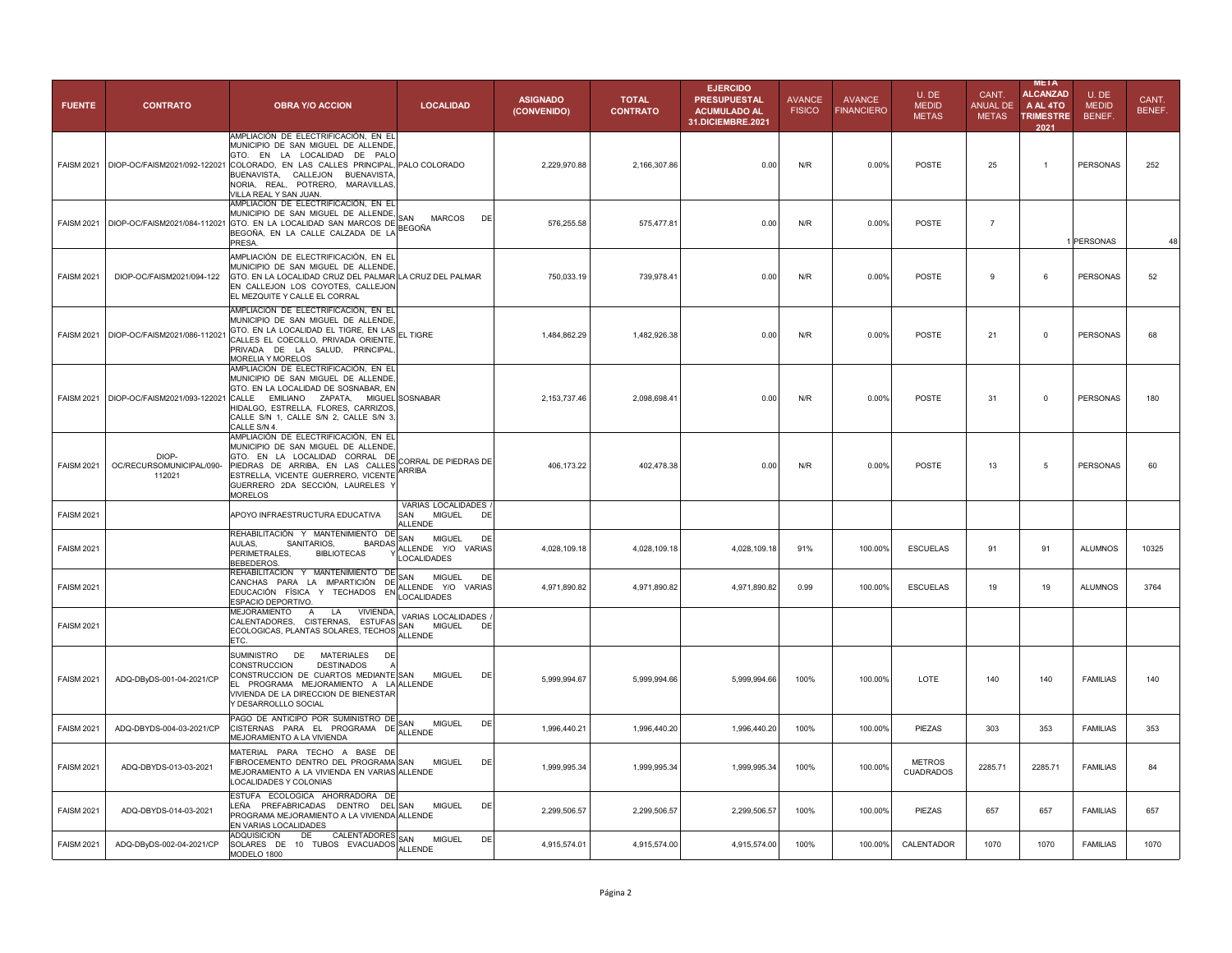| <b>FUENTE</b>     | <b>CONTRATO</b>                                                    | <b>OBRA Y/O ACCION</b>                                                                                                                                                                                                                                                                                                                       | <b>LOCALIDAD</b>                                                 | <b>ASIGNADO</b><br>(CONVENIDO) | <b>TOTAL</b><br><b>CONTRATO</b> | <b>EJERCIDO</b><br><b>PRESUPUESTAL</b><br><b>ACUMULADO AL</b><br>31.DICIEMBRE.2021 | <b>AVANCE</b><br><b>FISICO</b> | <b>AVANCE</b><br><b>FINANCIERO</b> | U.DE<br><b>MEDID</b><br><b>METAS</b> | CANT.<br><b>ANUAL DE</b><br><b>METAS</b> | <b>META</b><br><b>ALCANZAD</b><br>A AL 4TO<br><b>TRIMESTRE</b><br>2021 | U.DE<br><b>MEDID</b><br>BENEF. | CANT.<br>BENEF. |
|-------------------|--------------------------------------------------------------------|----------------------------------------------------------------------------------------------------------------------------------------------------------------------------------------------------------------------------------------------------------------------------------------------------------------------------------------------|------------------------------------------------------------------|--------------------------------|---------------------------------|------------------------------------------------------------------------------------|--------------------------------|------------------------------------|--------------------------------------|------------------------------------------|------------------------------------------------------------------------|--------------------------------|-----------------|
| <b>FAISM 2021</b> | ADQUISICION DByDS-<br>025/04/2021                                  | ADQUISICION DE LAMINA INTRATEJA, DEL<br>PROGRAMA MEJORAMIENTO A LA VIVIENDA SAN<br>APOYO EN<br>COLONIAS<br>PARA<br>COMUNIDADES DEL MUNICIPIO                                                                                                                                                                                                 | <b>MIGUEL</b><br><b>Y ALLENDE</b>                                | DE<br>1,999,274.85             | 1,999,274.84                    | 1,999,274.84                                                                       | 100%                           | 100.00%                            | <b>PAQUETES</b>                      | 152                                      | 152                                                                    | <b>FAMILIAS</b>                | 152             |
| <b>FAISM 2021</b> | ADQ-DByDS-042-06-2021                                              | MATERIAL<br>ADQUISICION<br>DE<br>DF<br>CONSTRUCCION<br>DEL<br>PROGRAMA<br>MEJORAMIENTO<br>A LA<br><b>VIVIENDA, SAN</b><br>SUMINISTRO DE MATERIALES<br>CONSTRUCCION PAQUETE DE MATERIAL<br>PARA APOYO EN VARIAS LOCALIDADES<br>CAMINOS<br>PROGRAMA                                                                                            | <b>MIGUEL</b><br>DE ALLENDE<br>RURALES VARIAS LOCALIDADES        | DE<br>2,161,144.96             | 2,161,144.96                    | 2,161,144.96                                                                       | N/R                            | 100.00%                            | <b>PAQUETES</b>                      | 193                                      | 193                                                                    | <b>FAMILIAS</b>                | 193             |
| <b>FAISM 2021</b> |                                                                    | MEJORAMIENTO<br>Y<br>REHABILITACIÓN SAN<br>(CONECTANDO MI CAMINO RURAL)                                                                                                                                                                                                                                                                      | <b>MIGUEL</b><br>ALLENDE                                         | DE                             |                                 |                                                                                    |                                |                                    |                                      |                                          |                                                                        |                                |                 |
| <b>FAISM 2021</b> | DIOP-<br>OC/SAERNASR/FAISM2021/022-<br>052021                      | MODERNIZACION Y AMPLIACION DE CAMINO<br>ENTRONQUE CARRETERO SAN MIGUEL DE<br>ALLENDE A DOLORES HIDALGO KM. 15 A LA LA PALMA<br>LOCALIDAD RANCHO VIEJO (BARRIO LA<br>PALMA) SUBTRAMO A MODERNIZAR DEL KM<br>0+000 AL 0+475                                                                                                                    |                                                                  | 1,855,818.62                   | 1,855,818.62                    | 1,855,818.62                                                                       | 100%                           | 100.00%                            | CAMINO                               | $\overline{1}$                           | $\mathbf{1}$                                                           | POBLADO                        | $\mathbf{1}$    |
| <b>FAISM 2021</b> | DIOP-<br>OC/SAERNASR/FAISM2021/023-<br>052021                      | MODERNIZACION Y AMPLIACION DE CAMINO<br>DE PALO COLORADO DEL PROGRAMA PALO COLORADO<br>CONECTANDO CAMINOS, (SDAYR)                                                                                                                                                                                                                           |                                                                  | 4,193,158.22                   | 4,193,158.22                    | 4,193,158.22                                                                       | 100%                           | 100.00%                            | CAMINO                               | $\mathbf{1}$                             | -1                                                                     | <b>PERSONAS</b>                | 1331            |
| <b>FAISM 2021</b> |                                                                    | PROGRAMA MI CASA CON VALORES (DIF<br>MUNICIPAL).                                                                                                                                                                                                                                                                                             | SAN<br><b>MIGUEL</b><br>ALLENDE Y/O VARIAS<br><b>LOCALIDADES</b> | DE<br>3,000,000.00             | 3,000,000.00                    | 3,000,000.00                                                                       | 100%                           | 100.00%                            | <b>PERSONAS</b>                      | 260                                      | 260                                                                    | <b>PERSONAS</b>                | 260             |
| <b>FAISM 2021</b> | ADQ-DBYDS-031-05-2021                                              | REHABILITACION DE CANCHAS Y ESPACIOS<br><b>MULTIDEPORTIVOS</b>                                                                                                                                                                                                                                                                               | VARIAS LOCALIDADES<br>SAN<br><b>MIGUEL</b><br><b>ALLENDE</b>     | 2,728,754.67<br>DE             | 2,728,754.67                    | 2,728,754.67                                                                       | 100%                           | 100.00%                            | CANCHAS                              | 3                                        | 3                                                                      | LOCALIDADES                    | $\mathbf{3}$    |
| <b>FAISM 2021</b> |                                                                    | PROGRAMA SERVICIOS BÁSICOS GTO.                                                                                                                                                                                                                                                                                                              | VARIAS LOCALIDADES                                               |                                |                                 |                                                                                    |                                |                                    |                                      |                                          |                                                                        |                                |                 |
| <b>FAISM 2021</b> | DIOP-<br>OC/SEDESHU/GTO/PSBGTO/FAI<br>SM2021/027-052021 09.07.2021 | AMPLIACION DE ELECTRIFICACION EN EL<br>MUNICIPIO, DE SAN MIGUEL DE ALLENDE,<br>GTO. EN LA LOCALIDAD CORRAL DE<br>PIEDRAS DE ARRIBA, EN LAS CALLES<br>AMADO<br>NERVO. JUAREZ.<br>JAZMIN.<br>ESMERALDA, FRESNO, LAURELES, MENDEZ,<br>MIRADOR, SANCHEZ,                                                                                         | CORRAL DE PIEDRAS DE<br><b>ARRIBA</b>                            | 1,210,742.94                   | 1,210,742.94                    | 1,171,123.06                                                                       | 100%                           |                                    | 96.73% ELECTRIFICACION               | $\overline{1}$                           | $\mathbf{1}$                                                           | <b>PERSONAS</b>                | 170             |
| <b>FAISM 2021</b> | DIOP-<br>OC/SEDESHU/GTO/PSBGTO/FA<br>SM2021/046-062021             | AMPLIACION DE ELECTRIFICACION EN EL<br>MUNICIPIO. DE SAN MIGUEL DE ALLENDE.<br>GTO.<br>LOCALIDAD<br><b>DON</b><br>EN<br>LA<br>FRANCISCO, CALLES<br><b>MORELOS</b><br>$\overline{2}$<br>ARBOLITOS, PUERTECITO, BARRIO<br>SAN<br>JUAN, LAS FLORES, MANANTIAL, 20 DE<br>MAYO, PRIVADA GUERRERO GONZALEZ,<br>NOGALITOS Y PRIVADA ANTONIO MACHADO | DON FRANCISCO                                                    | 3,083,831.39                   | 3,083,831.39                    | 2,932,473.44                                                                       | 0.99                           |                                    | 95.09% ELECTRIFICACION               | $\overline{1}$                           | $\mathbf{1}$                                                           | <b>PERSONAS</b>                | 235             |
| <b>FAISM 2021</b> | DIOP-<br>OC/SEDESHU/GTO/PSBGTO/FAI<br>SM2021/059-082021            | AMPLIACION DE ELECTRIFICACION EN EL<br>MUNICIPIO, DE SAN MIGUEL DE ALLENDE,<br>GTO.; EN LA LOCALIDAD CERRITOS, CALLE CERITOS<br>DE LA PERLA, AGRARIA Y CALLEJON DE<br><b>JESUS</b>                                                                                                                                                           |                                                                  | 505,984.56                     | 505,984.56                      | 497,526.87                                                                         | 0.99                           | 98.33%                             | <b>POSTE</b>                         | 15                                       | 15                                                                     | <b>PERSONAS</b>                | 80              |
| <b>FAISM 2021</b> |                                                                    | PROGRAMA SERVICIOS BÁSICOS EN MI VARIAS LOCALIDADES<br>COMUNIDAD                                                                                                                                                                                                                                                                             |                                                                  |                                |                                 |                                                                                    |                                |                                    |                                      |                                          |                                                                        |                                |                 |
| <b>FAISM 2021</b> | DIOP-<br>OC/SEDESHU/GTO/PSBMC/FAIS<br>M2021/029-052021             | AMPLIACION DE ELECTRIFICACION EN EL<br>MUNICIPIO, DE SAN MIGUEL DE ALLENDE, SAN MARTIN DE LA<br>GTO. EN LA LOCALIDAD SAN MARTIN DE LA PETACA<br>PETACA, CALLE 3 DE MAYO                                                                                                                                                                      |                                                                  | 27,580.80                      | 27,580.80                       | 17,938.03                                                                          | 99%                            |                                    | 65.04% ELECTRIFICACION               | $\overline{1}$                           | $\mathbf{1}$                                                           | PERSONAS                       | 20              |
| <b>FAISM 2021</b> | DIOP-<br>OC/SEDESHU/GTO/PSBMC/FAIS<br>M2021/031-052021             | AMPLIACION DE ELECTRIFICACION RURAL<br>EN EL MUNICIPIO, DE SAN MIGUEL DE<br>ALLENDE, GTO. EN LA LOCALIDAD POZO DE<br>BALDERAS, EN LAS CALLES VICENTE POZO DE BALDERAS<br>GUERRERO, EMILIANO ZAPATA, PRINCIPAL,<br>CAMINO REAL, ALDAMA, ALDAMA 1RA.<br>SECCION Y ALDAMA 2DA. SECCION                                                          |                                                                  | 474,686.17                     | 474,686.17                      | 474,686.17                                                                         | 99%                            |                                    | 100.00% ELECTRIFICACION              | $\overline{1}$                           | $\mathbf{1}$                                                           | <b>PERSONAS</b>                | 80              |
|                   | DIOP-<br>FAISM 2021 OC/SEDESHU/GTO/PSBMC/FAIS<br>M2021/032-052021  | AMPLIACION DE ELECTRIFICACION EN EL<br>MUNICIPIO, DE SAN MIGUEL DE ALLENDE,<br>GTO. EN LA LOCALIDAD CALDERON, EN<br>LAS CALLES ALLENDE, PRIVADA ALLENDE CALDERON<br>SECCION 1, PRIVADA ALLENDE SECCION 2,<br>CALLE HIDALGO, CALLE LAS PRESITAS 1,<br>CALLE LAS PRESITAS 2 Y CAMINO AL POZO                                                   |                                                                  | 1,288,934.67                   | 1,288,934.67                    | 1,288,934.67                                                                       | 100%                           |                                    | 100.00% ELECTRIFICACION              | $\overline{1}$                           | $\mathbf{1}$                                                           | <b>PERSONAS</b>                | 192             |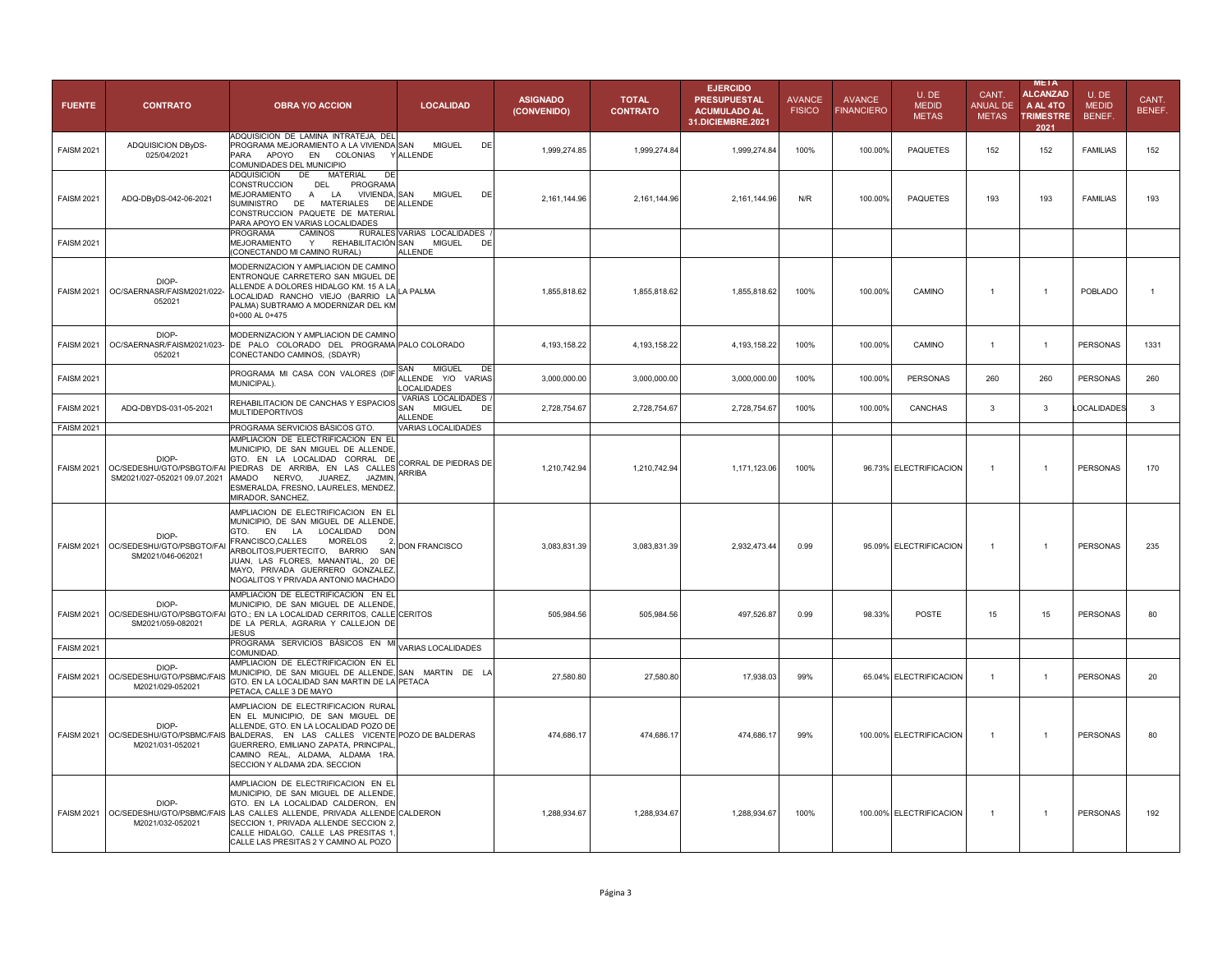| <b>FUENTE</b>     | <b>CONTRATO</b>                                              | <b>OBRA Y/O ACCION</b>                                                                                                                                                                                                                                                      | <b>LOCALIDAD</b>                                        | <b>ASIGNADO</b><br>(CONVENIDO) | <b>TOTAL</b><br><b>CONTRATO</b> | <b>EJERCIDO</b><br><b>PRESUPUESTAL</b><br><b>ACUMULADO AL</b><br>31.DICIEMBRE.2021 | <b>AVANCE</b><br><b>FISICO</b> | <b>AVANCE</b><br><b>FINANCIERO</b> | U.DE<br><b>MEDID</b><br><b>METAS</b> | CANT.<br><b>ANUAL DE</b><br><b>METAS</b> | META<br><b>ALCANZAD</b><br>A AL 4TO<br><b>TRIMESTRE</b><br>2021 | U.DE<br><b>MEDID</b><br>BENEF. | CANT.<br>BENEF. |
|-------------------|--------------------------------------------------------------|-----------------------------------------------------------------------------------------------------------------------------------------------------------------------------------------------------------------------------------------------------------------------------|---------------------------------------------------------|--------------------------------|---------------------------------|------------------------------------------------------------------------------------|--------------------------------|------------------------------------|--------------------------------------|------------------------------------------|-----------------------------------------------------------------|--------------------------------|-----------------|
| <b>FAISM 2021</b> | DIOP-<br>OC/SEDESHUGTO/PSBMC/FAIS<br>M2021/065-082021        | AMPLIACION DE ELECTRIFICACION EN EL<br>MUNICIPIO, DE SAN MIGUEL DE ALLENDE,<br>GTO. EN LA LOCALIDAD LOS MARTÍNEZ,<br>CALLE PRINCIPAL                                                                                                                                        | <b>LOS MARTINEZ</b>                                     | 593,175.46                     | 593,175.45                      | 574,310.36                                                                         | 97%                            |                                    | 96.82% ELECTRIFICACION               | $\overline{1}$                           | $\mathbf{1}$                                                    | LOCALIDADES                    | $\mathbf{1}$    |
| <b>FAISM 2021</b> | DIOP-<br>OC/SEDESHU/GTO/PSBMC/FAIS<br>M2021/066-082021       | AMPLIACION DE ELECTRIFICACION EN EL<br>MUNICIPIO DE SAN MIGUEL DE ALLENDE,<br>GTO.EN LA LOCALIDAD JESUS MARIA LA<br>PETACA, CALLE GUILLERMO PRIETO, SOR<br>JUANA INES DE LA CRUZ, ADOLFO LOPEZ<br>MATEOS Y PRIVADA GUADALUPE                                                | <b>JESUS MARIA LA</b><br>PETACA                         | 611,870.54                     | 611,870.54                      | 561.464.11                                                                         | 90%                            |                                    | 91.76% ELECTRIFICACION               | $\overline{1}$                           | $\overline{1}$                                                  | <b>LOCALIDADES</b>             |                 |
| <b>FAISM 2021</b> |                                                              | PROGRAMA EMBELLECIENDO MI COLONIA.<br>(CALLES).                                                                                                                                                                                                                             | VARIAS LOCALIDADES /<br>SAN MIGUEL DE<br><b>ALLENDE</b> |                                |                                 |                                                                                    |                                |                                    |                                      |                                          |                                                                 |                                |                 |
| <b>FAISM 2021</b> | DIOP-<br>OC/SEDESHU/GTO/PEMC/FAISM<br>2021/035-062021        | CONSTRUCCION DE CALLE CON<br>CONCRETO EN EL MUNICIPIO DE SAN<br>MIGUEL DE ALLENDE, GTO. EN LA<br>LOCALIDAD SAN MIGUEL DE ALLENDE, EN<br>LA COLONIA FRACC.IGNACIO RAMIREZ, EN<br>LA CALLE PROGRESO                                                                           | SAN MIGUEL DE<br>ALLENDE                                | 1,267,467.87                   | 1,267,467.87                    | 1,267,467.87                                                                       | 100%                           | 100.00%                            | CALLE                                | $\overline{1}$                           | $\overline{1}$                                                  | PERSONAS                       | 45              |
| <b>FAISM 2021</b> | DIOP-<br>OC/SEDESHU/GTO/PEMC/FAISM<br>2021/036-062021        | CONSTRUCCION DE CALLE CON<br>CONCRETO EN EL MUNICIPIO DE SAN<br>MIGUEL DE ALLENDE, GTO. EN LA<br>LOCALIDAD SAN MIGUEL DE ALLENDE, EN<br>LA COLONIA OLIMPO, EN LA CALLE JUNO                                                                                                 | SAN MIGUEL DE<br><b>LLENDE</b>                          | 1,255,308.69                   | 1,255,308.69                    | 1,255,308.69                                                                       | 100%                           | 100.00%                            | CALLE                                | $\overline{1}$                           | $\mathbf{1}$                                                    | <b>PERSONAS</b>                | 52              |
| <b>FAISM 2021</b> | DIOP-<br>OC/SEDESHU/GTO/PEMC/FAISM<br>2021/037-062021        | CONSTRUCCION DE CALLE CON<br>CONCRETO EN EL MUNICIPIO DE SAN<br>MIGUEL DE ALLENDE, GTO. EN LA<br>LOCALIDAD SAN MIGUEL DE ALLENDE. EN<br>LA COLONIA ALLENDE, EN LA CALLE LAS<br><b>FLORES</b>                                                                                | SAN MIGUEL DE<br><b>ALLENDE</b>                         | 867,644.74                     | 867,644.74                      | 867,644.74                                                                         | 100%                           | 100.00%                            | CALLE                                | $\overline{1}$                           | $\mathbf{1}$                                                    | PERSONAS                       | 125             |
| <b>FAISM 2021</b> | DIOP-<br>OC/SEDESHU/GTO/PEMC/FAISM<br>2021/045-062021        | CONSTRUCCION DE CALLE CON<br>EMPEDRADO EN EL MUNICIPIO DE SAN<br>MIGUEL DE ALLENDE, GTO, EN LA<br>LOCALIDAD PUERTO DE NIETO EN LA<br>CALLE SALIDA A GUANAJUATITO                                                                                                            | PUERTO DE NIETO                                         | 5,264,355.63                   | 5,264,355.63                    | 5,097,291.11                                                                       | 100%                           | 96.83%                             | CALLE                                | -1                                       | $\overline{1}$                                                  | CALLE                          |                 |
| <b>FAISM 2021</b> | DIOP-<br>OC/SEDESHU/GTO/PEMC/RECU<br>RSOMUNICIPAL/092-122020 | PAVIMENTACIÓN DE CONCRETO<br>ESTAMPADO EN CALLE IGNACIO ALLENDE<br>COLONIA SAN RAFAEL, CON<br>INTERCONEXIÓN AL LIBRAMIENTO MANUEL<br>ZAVALA (CALLES HELIOS Y CALLE OLIMPO,<br>COLONIA OLIMPO)                                                                               | SAN MIGUEL DE<br><b>ALLENDE</b>                         | 1,946,847.54                   | 1,946,847.54                    | 1,946,847.54                                                                       | 100%                           | 100.00%                            | CALLE                                | $\overline{1}$                           | $\overline{1}$                                                  | <b>PERSONAS</b>                | 238             |
| <b>FAISM 2021</b> | DIOP-<br>OC/SEDESHU/GTO/PEMC/093<br>122020                   | PAVIMENTACIÓN DE CONCRETO<br>ESTAMPADO EN AVENIDA PRINCIPAL DE LA<br>LUZ, FRACCIONAMIENTO INSURGENTES.                                                                                                                                                                      | SAN MIGUEL DE<br>ALLENDE                                | 3,200,000.00                   | 3,200,000.00                    | 3,200,000.00                                                                       | 100%                           | 100.00%                            | CALLE                                | $\overline{1}$                           | $\mathbf{1}$                                                    | <b>PERSONAS</b>                | 6747            |
| <b>FAISM 2021</b> | DIOP-<br>21-052021                                           | AMPLIACION DE ELECTRIFICACION EN EL<br>MUNICIPIO DE SAN MIGUEL DE<br>ALLENDE, GTO EN LA LOCALIDAD PUERTO<br>OC/RECURSOMUNICIPAL2021/0 DE NIETO EN LAS CALLES MORELOS,<br>PRVADA DE LAS MARGARITAS, FRANCISCO<br>VILLA, FRNACISCO GONZALEZ BOCANEGRA<br><b>E INSURGENTES</b> | PUERTO DE NIETO                                         | 1,729,020.87                   | 1,729,020.87                    | 1,729,020.87                                                                       | 100%                           |                                    | 100.00% ELECTRIFICACION              | $\overline{1}$                           | $\overline{1}$                                                  | LOCALIDADES                    |                 |
| <b>FAISM 2021</b> | OBRAS POR ADMINISTRACION                                     | CONSERVACIÓN DE CAMINO QUE<br>COMUNICA A LA LOCALIDAD DE<br>CORRALEJO DE ABAJO CON EL<br>ENTRONQUE A LA CARRETERA ESTATAL<br>(ENT. BEGOÑA - ENT. PRESA DE<br>MANANTIALES) EN SAN MIGUEL DE<br>ALLENDE, GTO (PRIMERA ETAPA)                                                  | CORRALEJO DE ABAJO                                      | 321,637.91                     | 144,000.00                      | 144,000.00                                                                         | 50%                            | 44.77%                             | <b>CAMINOS</b>                       | $\mathbf{1}$                             | $\overline{1}$                                                  | LOCALIDADES                    |                 |
| <b>FAISM 2021</b> | OBRAS POR ADMINISTRACION                                     | CONSTRUCCION DE ARROYO DE CALLE<br>GUARNICIONES Y BANQUETAS EN CALLE<br>PRINCIPAL, LOCALIDAD SAN MIGUELITO 1                                                                                                                                                                | SAN MIGUELITO 1                                         | 1,007,789.44                   | 1,007,789.44                    | 1,007,789.44                                                                       | 100%                           | 100.00%                            | <b>ARROYO</b>                        | $\overline{1}$                           | $\overline{1}$                                                  | <b>LOCALIDADES</b>             | $\overline{1}$  |
| <b>FAISM 2021</b> | OBRAS POR ADMINISTRACION                                     | CONSTRUCCION DE ARROYO DE CALLE<br>GUARNICIONES Y BANQUETAS EN CALLE SAN MIGUELITO 1<br>PRINCIPAL, LOCALIDAD SAN MIGUELITO 1                                                                                                                                                |                                                         | 1,333,261.47                   | 1,333,261.47                    | 1,333,261.47                                                                       | 100%                           | 100.00%                            | <b>ARROYO</b>                        | $\overline{1}$                           | $\mathbf{1}$                                                    | LOCALIDADES                    |                 |
|                   | FAISM 2021 DIOP-OC/FAISM2021/075-092021                      | CONSTRUCCION DE CASETA DE CONTROL<br>PARA LA PTAR DE LA HUERTA(INCLUYE<br><b>EQUIPAMIENTO</b><br><b>INSTALACION</b><br>Е<br>ELECTRICA)                                                                                                                                      | LA HUERTA                                               | 1,199,846.34                   | 1,199,846.34                    | 0.00                                                                               | 0.00%                          |                                    | 0.00% ELECTRIFICACION                | $\overline{1}$                           | $\mathbf{1}$                                                    | COMUNIDAD                      | $\overline{1}$  |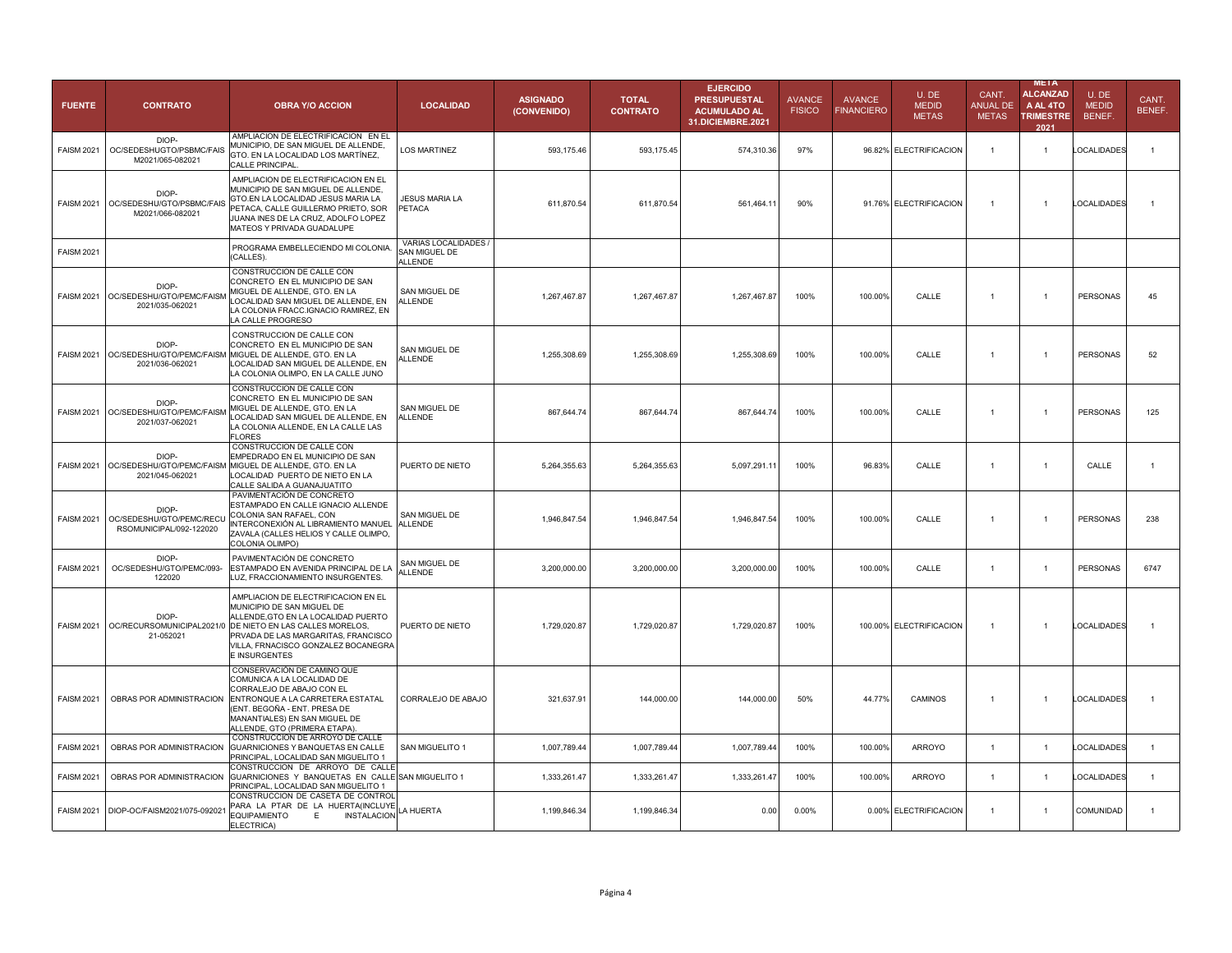| <b>FUENTE</b>                    | <b>CONTRATO</b>                                 | <b>OBRA Y/O ACCION</b>                                                                                                                                                                                                           | <b>LOCALIDAD</b>                                                    | <b>ASIGNADO</b><br>(CONVENIDO) | <b>TOTAL</b><br><b>CONTRATO</b> | <b>EJERCIDO</b><br><b>PRESUPUESTAL</b><br><b>ACUMULADO AL</b><br>31.DICIEMBRE.2021 | <b>AVANCE</b><br><b>FISICO</b> | <b>AVANCE</b><br><b>FINANCIERO</b> | U.DE<br><b>MEDID</b><br><b>METAS</b> | CANT.<br><b>ANUAL DE</b><br><b>METAS</b> | <b>META</b><br><b>ALCANZAD</b><br>A AL 4TO<br><b>TRIMESTRE</b><br>2021 | U.DE<br><b>MEDID</b><br>BENEF. | CANT.<br>BENEF. |
|----------------------------------|-------------------------------------------------|----------------------------------------------------------------------------------------------------------------------------------------------------------------------------------------------------------------------------------|---------------------------------------------------------------------|--------------------------------|---------------------------------|------------------------------------------------------------------------------------|--------------------------------|------------------------------------|--------------------------------------|------------------------------------------|------------------------------------------------------------------------|--------------------------------|-----------------|
| <b>FAISM 2021</b>                | DIOP-<br>OC/RECURSOMUNICIPAL2021/<br>06-022021  | PAVIMENTO DE CONCRETO ESTAMPADO<br>EN CALLE 5 DE MAYO, COLONIA ALLENDE<br>(TRAMO DE SALIDA A CELAYA A<br>PROLONGACION DE ALDAMA)                                                                                                 | SAN MIGUEL DE<br><b>ALLENDE</b>                                     | 10,148,636.81                  | 10,148,636.81                   | 10,148,636.81                                                                      | 100%                           | 100.00%                            | CALLE                                | $\overline{1}$                           | $\mathbf{1}$                                                           | <b>PERSONAS</b>                | 6062            |
| <b>FAISM 2021</b>                | DIOP-<br>OC/RECURSOMUNICIPAL2021/0<br>14-042021 | CONSTRUCCION DE BANQUETAS EN<br>SALIDA A CELAYA TRAMO PASO DEPRIMIDO<br>PIPILA A FRACCIONAMIENTO VILLA DE LOS<br><b>FRAILES</b>                                                                                                  | SAN MIGUEL DE<br><b>ALLENDE</b>                                     | 3,587,080.28                   | 3,587,080.28                    | 3,587,080.28                                                                       | 100%                           | 100.00%                            | <b>BANQUETA</b>                      | $\mathbf{1}$                             | $\mathbf{1}$                                                           | <b>POBLADO</b>                 | $\overline{1}$  |
| <b>FAISM 2021</b>                | DIOP-<br>OC/RECURSOMUNICIPAL2021/0<br>07-022021 | CONSTRUCCIÓN DE PAVIMENTO DE PIEDRA<br>BOLA EN MORTERO EN LA CALLE FRAYISAN<br>JUAN DE SAN MIGUEL, COLONIA FRACC. ALLENDE<br>VILLAS DE LOS FRAILES (PRIMERA ETAPA).                                                              | MIGUEL<br>DE                                                        | 9,421,417.78                   | 9,421,417.78                    | 9,421,417.78                                                                       | 100%                           | 100.00% CALLE                      |                                      | $\overline{1}$                           | $\mathbf{1}$                                                           | <b>FAMILIAS</b>                | 64              |
| <b>FAISM 2021</b>                |                                                 | CONSTRUCCION DE CALLE CON ADOQUIN<br>EN EL MUNICIPIO DE SAN MIGUEL DE<br>DIOP-OC/FAISM2021/069-082021 ALLENDE, GTO. EN LA LOCALIDAD SANUALLENDE<br>MIGUEL DE ALLENDE, EN LA COLONIA SAN<br>RAFAEL, EN LA CALLE INDALECIO ALLENDE | <b>MIGUEL</b><br>DE                                                 | 2,279,634.44                   | 2,209,634.44                    | 0.00                                                                               | 0.00%                          | 0.00%                              | CALLE                                | $\overline{1}$                           | $\Omega$                                                               | <b>PERSONAS</b>                | 96              |
|                                  | FAISM 2021 DIOP-OC/FAISM2021/070-08-202         | CONSTRUCCION DE CALLE<br>CON<br>EMPEDRADO EN EL MUNICIPIO DE SAN<br>MIGUEL DE ALLENDE, GTO. EN LA <sup>I</sup> SAN<br>LOCALIDAD SAN MIGUEL DE ALLENDE, EN ALLENDE<br>LA COLONIA FRACC. LA LUZ, EN LA CALLE<br><b>GOLONDRINA</b>  | MIGUEL<br>DE                                                        | 2.271.136.28                   | 2.271.136.28                    | 0.00                                                                               | 0.25                           | 0.00%                              | CALLE                                | $\overline{1}$                           | $\Omega$                                                               | <b>PERSONAS</b>                | 40              |
| <b>FAISM 2021</b>                | DIOP-OC/FAISM2021/077-09202                     | CONSTRUCCION DE GUARNICIONES<br>BANQUETAS EN LA CALLE 5 DE MAYO, SAN<br>COLONIA ALLENDE, TRAMO DE SALIDA A ALLENDE<br>CELAYA A PROLONGACION DE ALDAMA                                                                            | MIGUEL<br>DE                                                        | 1,433,085.83                   | 1,433,085.83                    | 1,433,085.83                                                                       | 100%                           | 100.00%                            | <b>BANQUETA</b>                      | $\overline{1}$                           | $\mathbf{1}$                                                           | <b>PRESONAS</b>                | 6062            |
| <b>FAISM 2021</b>                | ADQ-DBYDS-047-08-2021                           | MEJORAMIENTO Y REHABILITACIÓN DI<br>PARQUES PUBLICOS Y/O PLAZAS                                                                                                                                                                  | VARIAS LOCALIDADES/<br><b>MIGUEL</b><br>SAN<br>DE<br><b>ALLENDE</b> | 1,264,180.91                   | 1,264,180.91                    | 1,264,180.91                                                                       | 100%                           | 100.00%                            | <b>PARQUES</b>                       | 58                                       | 58                                                                     | <b>PARQUES</b>                 | 58              |
| <b>FAISM 2021</b>                | ADQ-DByDS-048-08-2021                           | MEJORAMIENTO Y REHABILITACION CALLES VARIAS LOCALIDADES/<br>(ADOQUIN, ASFALTO, CONCRETO<br>EMPEDRADO)                                                                                                                            | YİSAN<br><b>MIGUEL</b><br>DE<br><b>ALLENDE</b>                      | 4,662,979.75                   | 4,662,979.74                    | 4,662,979.74                                                                       | 100%                           | 100.00%                            | CALLES                               | $\overline{7}$                           | $\overline{7}$                                                         | CALLES                         | $\overline{7}$  |
| <b>FAISM 2021</b>                |                                                 | <b>INDIRECTOS.</b>                                                                                                                                                                                                               |                                                                     |                                |                                 |                                                                                    |                                |                                    |                                      |                                          |                                                                        |                                |                 |
| <b>FAISM 2021</b>                | <b>INDIRECTOS</b>                               | REPARACIÓN Y MANTENIMIENTO<br>EQUIPO DE TRANSPORTE                                                                                                                                                                               | VARIAS LOCALIDADES<br><b>MIGUEL</b><br>SAN<br>DE<br><b>ALLENDE</b>  | 500,000.00                     | 497,672.28                      | 497,672.28                                                                         | N/R                            | 99.53%                             | <b>VEHICULOS</b>                     | 25                                       | 25                                                                     | <b>VEHICULOS</b>               | 15              |
| <b>INT FAISM</b><br>2021         | DIOP-OC/FAISM2021/095-12202                     | AMPLIACION DE ELECTRIFICACION EN EL<br>MUNICIPIO DE SAN MIGUEL DE ALLENDE, SAN<br>GTO. EN LA LOCALIDAD SAN LORENZO (BALDOMERO JIMENEZ)<br>(BALDOMERO JIMENEZ), CALLE PRINCIPAL                                                   | LORENZO                                                             | 951,828.06                     | 942,530.42                      | 0.00                                                                               | N/R                            | 0.00%                              | N/R                                  | N/R                                      | N/R                                                                    | N/R                            | N/R             |
| <b>INT FAISM</b><br>2021         |                                                 | DIFERENCIA DE INTERESES DE ENERO SAN<br>REGISTRADOS EN FEB 2021                                                                                                                                                                  | <b>MIGUEL</b><br>DE<br><b>ALLENDE</b>                               | 19.92                          |                                 | 0.00                                                                               | N/R                            | 0.00%                              | N/R                                  | N/R                                      | N/R                                                                    | N/R                            | N/R             |
| <b>INT FAISM</b>                 |                                                 | INTERESES DE NOVIEMBRE 2021                                                                                                                                                                                                      | SAN<br><b>MIGUEL</b><br>DE<br><b>ALLENDE</b>                        | 101,532.86                     |                                 | 0.00                                                                               | N/R                            | 0.00%                              | N/R                                  | N/R                                      | N/R                                                                    | N/R                            | N/R             |
| 2021<br><b>INT FAISM</b><br>2021 |                                                 | <b>INTERESES DE DICIEMBRE 2021</b>                                                                                                                                                                                               | SAN<br><b>MIGUEL</b><br>DE<br><b>ALLENDE</b>                        | 79,443.73                      |                                 | 0.00                                                                               | N/R                            | 0.00%                              | N/R                                  | N/R                                      | N/R                                                                    | N/R                            | N/R             |

#### RAMO 33 FONDO APORTACIONES PARA EL FORTALECIMIENTO DE LOS MUNICIPIOS 2022 A DICIEMBRE 2021 4TO REPORTE TRIMESTRAL

| <b>FUENTE</b>            | <b>CONTRATO</b> | <b>OBRA Y/O ACCION</b>   | <b>LOCALIDAD</b>                       | <b>ASIGNADO</b><br>(CONVENIDO) | <b>TOTAL</b><br><b>CONTRATO</b> | <b>EJERCIDO</b><br><b>PRESUPUESTAL</b><br><b>ACUMULADO AL 31 DE</b><br><b>DICIEMBRE 2021</b> | <b>AVANCE</b><br><b>FISICO</b> | <b>AVANCE</b><br><b>FINANCIERO</b> | U.DE<br><b>MEDID</b><br><b>METAS</b> | <b>CANT</b><br><b>ANUAL DE</b><br><b>METAS</b> | <b>META</b><br><b>ALCANZAD</b><br>A AL 4TO.<br><b>TRIMESTRE</b><br>2021 | U.DE<br><b>MEDID</b><br><b>BENEF.</b> | CANT.<br><b>BENEF</b> |
|--------------------------|-----------------|--------------------------|----------------------------------------|--------------------------------|---------------------------------|----------------------------------------------------------------------------------------------|--------------------------------|------------------------------------|--------------------------------------|------------------------------------------------|-------------------------------------------------------------------------|---------------------------------------|-----------------------|
| <b>FORTAMNUN</b><br>2021 |                 | <b>SEGURIDAD PUBLICA</b> | <b>MIGUEL</b><br>SAN<br><b>ALLENDE</b> | DE                             |                                 |                                                                                              |                                |                                    |                                      |                                                |                                                                         |                                       |                       |
| <b>FORTAMNUN</b><br>2021 |                 | <b>SUELDOS BASE</b>      | <b>MIGUEL</b><br>SAN<br><b>ALLENDE</b> | <b>DEI</b><br>69,764,889.51    | 69.764.889.51                   | 69.733.657.06 NO APLICA                                                                      |                                | 99.96%                             | PAGO                                 |                                                |                                                                         | POBLADO                               |                       |
| <b>FORTAMNUN</b><br>2021 |                 | <b>PRIMA VACACIONAL</b>  | <b>MIGUEL</b><br>SAN<br><b>ALLENDE</b> | DEI<br>1,527,678.85            | 1.527.678.85                    | 1,120,450.35 NO APLICA                                                                       |                                | 73.34%                             | PAGO                                 |                                                |                                                                         | POBLADO                               |                       |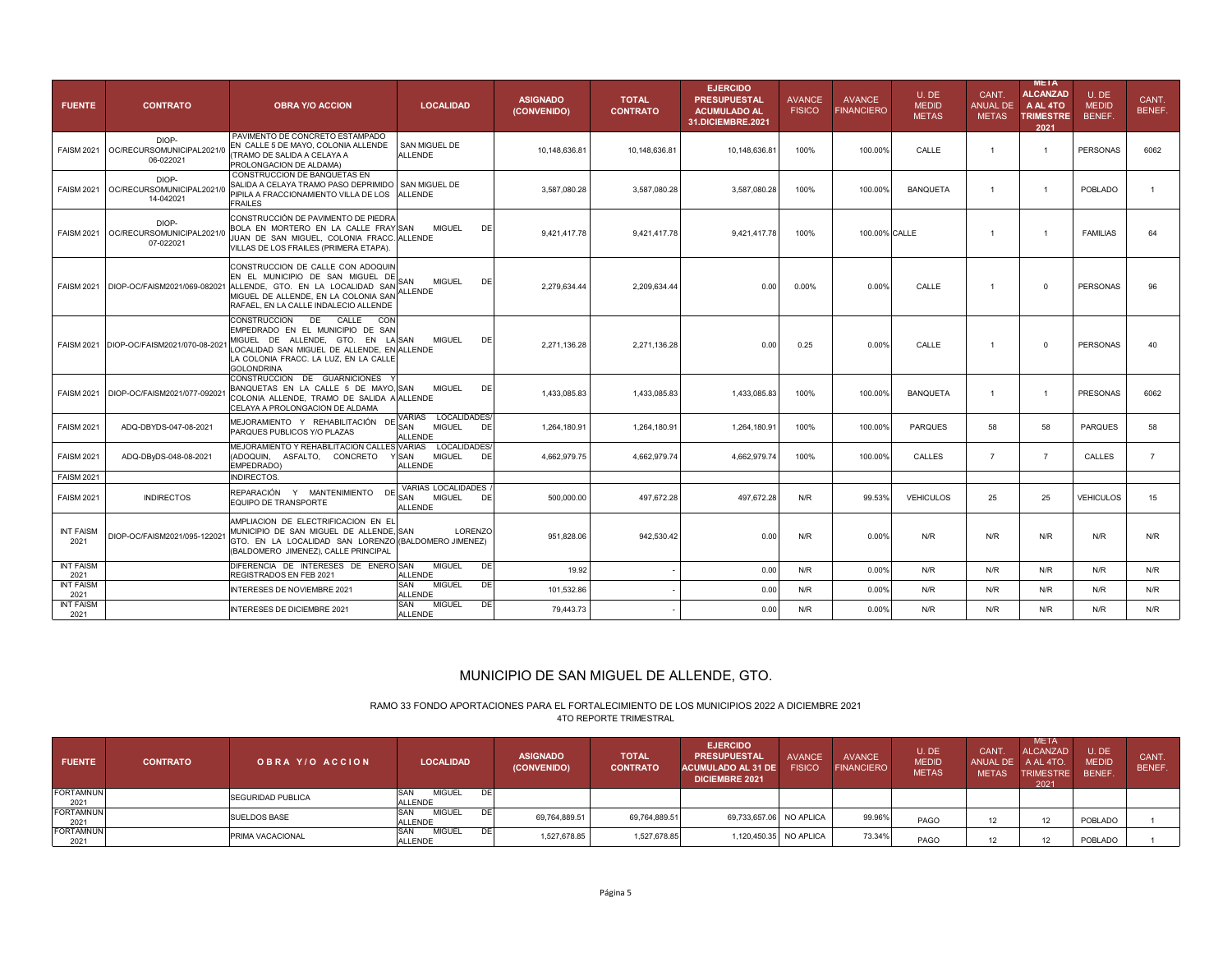| <b>FUENTE</b>            | <b>CONTRATO</b> | <b>OBRA Y/O ACCION</b>                                                                                                       | <b>LOCALIDAD</b>                                    | <b>ASIGNADO</b><br>(CONVENIDO) | <b>TOTAL</b><br><b>CONTRATO</b> | <b>EJERCIDO</b><br><b>PRESUPUESTAL</b><br><b>ACUMULADO AL</b><br>31.DICIEMBRE.2021 | <b>AVANCE</b><br><b>FISICO</b> | <b>AVANCE</b><br><b>FINANCIERO</b> | U. DE<br><b>MEDID</b><br><b>METAS</b>   | <b>CANT</b><br><b>ANUAL DE</b><br><b>METAS</b> | <b>META</b><br><b>ALCANZAD</b><br>A AL 4TO<br><b>TRIMESTRE</b><br>2021 | U.DE<br><b>MEDID</b><br>BENEF. | CANT.<br><b>BENEF.</b> |
|--------------------------|-----------------|------------------------------------------------------------------------------------------------------------------------------|-----------------------------------------------------|--------------------------------|---------------------------------|------------------------------------------------------------------------------------|--------------------------------|------------------------------------|-----------------------------------------|------------------------------------------------|------------------------------------------------------------------------|--------------------------------|------------------------|
| <b>FORTAMNUN</b><br>2021 |                 | <b>GRATIFICACION DE FIN DE AÑO</b>                                                                                           | <b>MIGUEL</b><br>SAN<br>DE<br><b>ALLENDE</b>        | 6.588.668.23                   | 6,588,668.23                    | 6,588,668.23                                                                       | <b>NO APLICA</b>               | 100.00%                            | PAGO                                    | 12                                             | 12                                                                     | POBLADO                        |                        |
| <b>FORTAMNUN</b><br>2021 |                 | PRESTACIONES CGT                                                                                                             | SAN<br><b>MIGUEL</b><br>DE<br><b>ALLENDE</b>        | 1,626,911.94                   | 1,626,911.94                    | 1,608,443.42                                                                       | NO APLICA                      | 98.86%                             | PAGO                                    | 12                                             | 12                                                                     | POBLADO                        |                        |
| <b>FORTAMNUN</b><br>2021 |                 | REMUNERACION POR HORAS EXTRA                                                                                                 | SAN<br><b>MIGUEL</b><br><b>DE</b><br><b>ALLENDE</b> | 208,000.00                     | 208,000.00                      | 208,000.00                                                                         | NO APLICA                      | 100.00%                            |                                         |                                                |                                                                        |                                |                        |
| <b>FORTAMNUN</b><br>2021 |                 | PROFESIONALIZACION Y CAPACITACION DE<br>LOS ELEMENTOS POLICIALES PARA EL<br>CUMPLIMIENTO DE LA META CUP 2021<br>PARTIDA 3391 | SAN<br><b>MIGUEL</b><br>DE<br><b>ALLENDE</b>        | 546.748.88                     | 546.748.88                      | 546.748.88                                                                         | NO APLICA                      | 100.00%                            | <b>FLEMENTOS</b><br><b>EVALUACIONES</b> | 188                                            | 108                                                                    | <b>ELEMENTOS</b>               | 188                    |
| <b>FORTAMNUN</b><br>2021 |                 | PROFESIONALIZACION Y CAPACITACION DE                                                                                         | SAN<br><b>MIGUEL</b><br>DE<br><b>ALLENDE</b>        | 1,737,939.27                   | 1,737,939.27                    | 1,737,939.27                                                                       | NO APLICA                      | 100.00%                            | <b>ELEMENTOS</b>                        | 108                                            | 108                                                                    | <b>ELEMENTOS</b>               | 108                    |
| <b>FORTAMNUN</b><br>2021 | SSP-012-12-2021 | ADQUISICION DE VEHICULOS SSV Y MOTOC                                                                                         | <b>DE</b><br>SAN<br><b>MIGUEL</b><br><b>ALLENDE</b> | 7,568,840.00                   | 7,568,840.00                    | 3,784,420.00                                                                       | NO APLICA                      | 50.00%                             | <b>VEHICULO SSV</b>                     | 20                                             | 20                                                                     | <b>ELEMENTOS</b>               | 20                     |
| <b>FORTAMNUN</b><br>2021 | SSP-012-12-2021 | ADQUISICION DE VEHICULOS SSV Y MOT                                                                                           | SAN<br><b>MIGUEL</b><br>DE<br><b>ALLENDE</b>        | 3,428,860.00                   | 3,428,860.00                    | 1,714,430.00                                                                       |                                | 50.00%                             | <b>MOTOCICLETAS</b>                     | 20                                             | 20                                                                     | <b>ELEMENTOS</b>               | 20                     |
| <b>FORTAMNUN</b><br>2021 |                 | <b>VESTUARIOS Y UNIFORMES</b>                                                                                                | SAN<br><b>MIGUEL</b><br>DE<br><b>ALLENDE</b>        | 999.991.60                     | 999.991.60                      | 0.00                                                                               |                                | 0.00%                              | JUEGOS DE<br><b>UNIFORMES</b>           | 323                                            | $\Omega$                                                               | <b>ELEMENTOS</b>               | 323                    |
| <b>FORTAMNUN</b><br>2021 |                 | EQUIPO DE COMUNICACIÓN                                                                                                       | SAN<br><b>MIGUEL</b><br>DE<br><b>ALLENDE</b>        | 873.327.37                     | 873.327.37                      | 436.663.68                                                                         |                                | 50.00%                             | <b>EQUIPOS</b>                          | 32                                             | $\Omega$                                                               | <b>ELEMENTOS</b>               | 32                     |
| <b>FORTAMNUN</b><br>2021 |                 | FONDO ESTATAL PARA EL FORTALECIMIEN                                                                                          | SAN<br><b>MIGUEL</b><br>DE<br><b>ALLENDE</b>        | 889.430.00                     | 889.430.00                      | 889,430.00                                                                         | NO APLICA                      | 100.00%                            |                                         |                                                |                                                                        |                                |                        |
| <b>FORTAMNUN</b><br>2021 |                 | OFICIALIA MAYOR                                                                                                              | <b>MIGUEL</b><br>SAN<br>DE<br><b>ALLENDE</b>        |                                |                                 | 0.00                                                                               | NO APLICA                      |                                    |                                         |                                                |                                                                        |                                |                        |
| <b>FORTAMNUN</b><br>2021 |                 | LIQUIDACIONES POR INDEMNIZACION                                                                                              | <b>SAN</b><br><b>MIGUEL</b><br>DE<br><b>ALLENDE</b> | 2.915.872.88                   | 2,915,872.88                    | 2,915,872.88                                                                       | NO APLICA                      | 100.00%                            | PAGO                                    | 12                                             | 12                                                                     | POBLADO                        |                        |
| <b>FORTAMNUN</b><br>2021 |                 | <b>TESORERIA MUNICIPAL</b>                                                                                                   | SAN<br><b>MIGUEL</b><br>DE<br><b>ALLENDE</b>        |                                |                                 | 0.00                                                                               | NO APLICA                      |                                    |                                         |                                                |                                                                        |                                |                        |
| <b>FORTAMNUN</b><br>2021 |                 | AMORTIZACION DE LA DEUDA                                                                                                     | SAN<br><b>MIGUEL</b><br>Q<br><b>ALLENDE</b>         | 10,549,111.08                  | 10.549.111.08                   | 10,549,111.08                                                                      | NO APLICA                      | 100.00%                            | PAGO                                    | 12                                             | 12                                                                     | POBLADO                        |                        |
| <b>FORTAMNUN</b><br>2021 |                 | <b>INTERESES DEUDA INTERNA</b>                                                                                               | SAN<br><b>MIGUEL</b><br>DE<br><b>ALLENDE</b>        | 4.598.639.24                   | 4,598,639.24                    | 4,598,639.24                                                                       | NO APLICA                      | 100.00%                            | PAGO                                    | 12                                             | 12                                                                     | POBLADO                        |                        |
| <b>FORTAMNUN</b><br>2021 |                 | INTERESES FORTAMUN PARA ADQUISICION                                                                                          | SAN MIGUEL DE ALLENDE                               | 291,843.85                     |                                 | $\sim$                                                                             | NO APLICA                      | 0%                                 | <b>VEHICULO SSV</b>                     |                                                |                                                                        | POBLADO                        |                        |
| <b>FORTAMNUN</b><br>2021 |                 | LIQUIDACIONES POR INDEMNIZACION (INT N                                                                                       | SAN MIGUEL DE ALLENDE                               | 140.659.92                     | 140.659.92                      | 140.659.92                                                                         | NO APLICA                      | 100%                               | <b>PAGO</b>                             | -1                                             |                                                                        | POBLADO                        |                        |
|                          |                 | TOTAL FORTAMUN 2021                                                                                                          |                                                     | 114,257,412.62                 | 113,965,568.77                  | 106,573,134.01                                                                     |                                |                                    |                                         |                                                |                                                                        |                                |                        |

# MUNICIPIO DE SAN MIGUEL DE ALLENDE, GTO. PROGRAMA APOYO A LAS CIUDADES MEXICANAS PATRIMONIO MUNDIAL 4TO REPORTE TRIMESTRAL

| <b>FUENTE</b>                    | <b>CONTRATO</b>                                          | <b>OBRA Y/O ACCION</b>                                                                         | <b>LOCALIDAD</b> | <b>ASIGNADO</b><br>(CONVENIDO) | <b>TOTAL</b><br><b>CONTRATO</b> | <b>EJERCIDO</b><br><b>PRESUPUESTAL</b><br><b>ACUMULADO AL</b><br>31.DICIEMBRE.2021 | AVANCE<br><b>FISICO</b> | <b>AVANCE</b><br><b>FINANCIERO</b> | U.DE<br><b>MEDID</b><br><b>METAS</b> | <b>CANT</b><br>ANUAL DE<br><b>METAS</b> | <b>META</b><br><b>ALCANZAD</b><br>A AL 4TO<br><b>TRIMESTRE</b><br>2021 | U.DE.<br><b>MEDID</b><br>BENEF. | CANT<br><b>BENEF</b> |
|----------------------------------|----------------------------------------------------------|------------------------------------------------------------------------------------------------|------------------|--------------------------------|---------------------------------|------------------------------------------------------------------------------------|-------------------------|------------------------------------|--------------------------------------|-----------------------------------------|------------------------------------------------------------------------|---------------------------------|----------------------|
| ACMPM-<br><b>FEDERAL</b><br>202' | DIOP-<br>RSOMUNICIPAL2021/064-082021 DE SAN JUAN DE DIOS | INTERVENCION Y RESTAURACION DEL<br>FED/SC/DGSMPC/COLAB/RECU CONJUNTO HOSPITALARIO EN EL BARRIO | <b>CENTRO</b>    | $3,500,000.00$ \$              | 3.482.120.32                    | 3,482,120.32                                                                       | 100%                    | 100%                               | HOSPITAL                             |                                         | 0%                                                                     | POBLADO                         |                      |
|                                  |                                                          | TOTAL ESTADO ACMPM 2021                                                                        |                  | 136,253,539.59                 | 135,651,972.21                  | 128,259,537.45                                                                     |                         |                                    |                                      |                                         |                                                                        |                                 |                      |

4TO REPORTE TRIMESTRAL MUNICIPIO DE SAN MIGUEL DE ALLENDE, GTO. PROGRAMA EMBELLECIENDO MI COLONIA 2021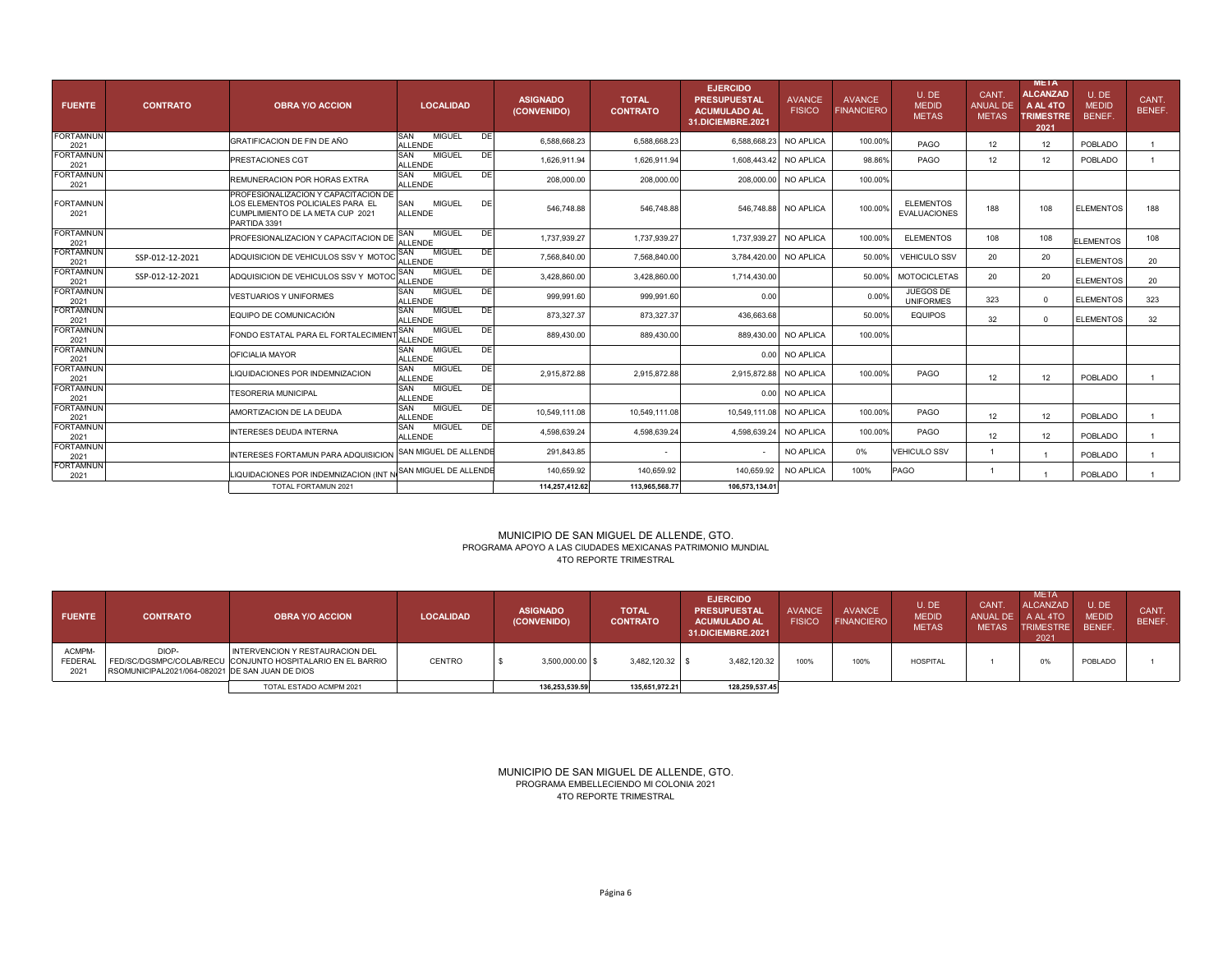| <b>FUENTE</b>         | <b>CONTRATO</b>                                       | <b>OBRA Y/O ACCION</b>                                                                                                                                                                                              | <b>LOCALIDAD</b>                      | <b>ASIGNADO</b><br>(CONVENIDO)        | <b>TOTAL</b><br><b>CONTRATO</b> | <b>EJERCIDO</b><br><b>PRESUPUESTAL</b><br><b>ACUMULADO AL</b><br>31.DICIEMBRE.2021 | <b>AVANCE</b><br><b>FISICO</b> | <b>AVANCE</b><br><b>FINANCIERO</b> | U.DE<br><b>MEDID</b><br><b>METAS</b>  | CANT.<br><b>ANUAL DE</b><br><b>METAS</b> | <b>META</b><br><b>ALCANZAD</b><br>A AL 4TO<br><b>TRIMESTRE</b><br><b>2021</b><br>META | U.DE<br><b>MEDID</b><br>BENEF.  | CANT.<br>BENEF. |
|-----------------------|-------------------------------------------------------|---------------------------------------------------------------------------------------------------------------------------------------------------------------------------------------------------------------------|---------------------------------------|---------------------------------------|---------------------------------|------------------------------------------------------------------------------------|--------------------------------|------------------------------------|---------------------------------------|------------------------------------------|---------------------------------------------------------------------------------------|---------------------------------|-----------------|
| <b>FUENTE</b>         | <b>CONTRATO</b>                                       | <b>OBRA Y/O ACCION</b>                                                                                                                                                                                              | <b>LOCALIDAD</b>                      | <b>ASIGNADO</b><br>(CONVENIDO)        | <b>TOTAL</b><br><b>CONTRATO</b> | <b>EJERCIDO</b><br><b>PRESUPUESTAL</b><br><b>ACUMULADO AL</b><br>31.DICIEMBRE.2021 | <b>AVANCE</b><br><b>FISICO</b> | <b>AVANCE</b><br><b>FINANCIERO</b> | U. DE<br><b>MEDID</b><br><b>METAS</b> | CANT.<br><b>ANUAL DE</b><br><b>METAS</b> | <b>ALCANZAD</b><br>A AL 4TO<br><b>TRIMESTRE</b><br>2021                               | U. DE<br><b>MEDID</b><br>BENEF. | CANT.<br>BENEF. |
| <b>ESTADO</b><br>2021 | DIOP-<br>OC/SEDESHU/GTO/PEMC/FAISM<br>2021/035-062021 | CONSTRUCCION DE CALLE CON<br>CONCRETO EN EL MUNICIPIO DE SAN<br>MIGUEL DE ALLENDE, GTO. EN LA<br>LOCALIDAD SAN MIGUEL DE ALLENDE. EN<br>LA COLONIA FRACC.IGNACIO RAMIREZ. EN<br>LA CALLE PROGRESO                   | SAN MIGUEL DE<br><b>ALLENDE</b>       | $\mathbb{S}$<br>1,270,258.15 \$       | $1,268,638.11$ \$               | 1.268.638.11                                                                       | 100%                           | 100%                               | CALLE                                 | $\mathbf{1}$                             | 10000%                                                                                | <b>FAMILIA</b>                  | 20              |
| <b>ESTADO</b><br>2021 | DIOP-<br>OC/SEDESHU/GTO/PEMC/FAISM<br>2021/036-062021 | CONSTRUCCION DE CALLE CON<br>CONCRETO EN EL MUNICIPIO DE SAN<br>MIGUEL DE ALLENDE, GTO. EN LA<br>LOCALIDAD SAN MIGUEL DE ALLENDE. EN<br>LA COLONIA OLIMPO. EN LA CALLE JUNO                                         | SAN MIGUEL DE<br><b>ALLENDE</b>       | 1,271,240.35 \$<br>$\mathbf{s}$       | 1,266,249.89 \$                 | 1,266,249.89                                                                       | 100%                           | 100%                               | CALLE                                 | $\mathbf{1}$                             | 10000%                                                                                | <b>FAMILIA</b>                  | 35              |
| <b>ESTADO</b><br>2021 | DIOP-<br>OC/SEDESHU/GTO/PEMC/FAISM<br>2021/037-062021 | CONSTRUCCION DE CALLE CON<br>CONCRETO EN EL MUNICIPIO DE SAN<br>MIGUEL DE ALLENDE, GTO. EN LA<br>LOCALIDAD SAN MIGUEL DE ALLENDE, EN<br>LA COLONIA ALLENDE, EN LA CALLE LAS<br><b>FLORES</b>                        | SAN MIGUEL DE<br><b>ALLENDE</b>       | $\mathbf{\hat{x}}$                    | 882,198.56 \$<br>876,136.22 \$  | 876,136.22                                                                         | 100%                           | 100%                               | CALLE                                 | $\mathbf{1}$                             | 10000%                                                                                | <b>FAMILIA</b>                  | 50              |
| <b>ESTADO</b><br>2021 |                                                       | CONSTRUCCION DE CALLE CON ADOQUIN<br>EN EL MUNICIPIO DE SAN MIGUEL DE<br>ALLENDE, GTO. EN LA LOCALIDAD SAN<br>MIGUEL DE ALLENDE, EN LA COLONIA<br>INFONAVIT MALANQUIN, EN EL ANDADOR<br>LAS FUENTES                 | SAN MIGUEL DE<br><b>ALLENDE</b>       | \$                                    | $\sqrt{s}$                      | $\mathbf{s}$                                                                       |                                |                                    |                                       |                                          |                                                                                       |                                 |                 |
| <b>ESTADO</b><br>2021 | DIOP-<br>2021/045-062021                              | CONSTRUCCION DE CALLE CON<br>EMPEDRADO EN EL MUNICIPIO DE SAN<br>OC/SEDESHU/GTO/PEMC/FAISM MIGUEL DE ALLENDE, GTO. EN LA<br>LOCALIDAD PUERTO DE NIETO EN LA<br>CALLE SALIDA A GUANAJUATO                            | PUERTO DE NIETO                       | 3,311,990.67 \$<br>$\mathbf{\hat{z}}$ | 3,174,996.59 \$                 | 3,174,996.59                                                                       | 100%                           | 100%                               | CALLE                                 | $\mathbf{1}$                             | 10000%                                                                                | <b>FAMILIA</b>                  | 60              |
| <b>ESTADO</b><br>2021 |                                                       | CONSTRUCCION DE CALLE CON<br>EMPEDRADO EN EL MUNICIPIO DE SAN<br>MIGUEL DE ALLENDE. GTO. EN LA<br>LOCALIDAD CORRAL DE PIEDRAS DE<br>ARRIBA, EN LA CALLE VICENTE GUERRERO<br>2DA, ETAPA                              | CORRAL DE PIEDRAS<br><b>DE ARRIBA</b> | \$.                                   | l S                             | $\frac{3}{2}$                                                                      |                                |                                    |                                       |                                          |                                                                                       |                                 |                 |
| <b>ESTADO</b><br>2021 |                                                       | CONSTRUCCION DE CALLE CON<br>EMPEDRADO EN EL MUNICIPIO DE SAN<br>MIGUEL DE ALLENDE. GTO. EN LA<br>LOCALIDAD SAN MIGUEL DE ALLENDE. EN<br>LA COLONIA FRACC. INSURGENTES. EN LA<br>CALLE CORONEL NARCISO MARIA LORETO | SAN MIGUEL DE<br><b>ALLENDE</b>       | $\mathbf{s}$                          | l \$                            | <b>S</b>                                                                           |                                |                                    |                                       |                                          |                                                                                       |                                 |                 |
|                       |                                                       | TOTAL ESTADO PEMC 2021                                                                                                                                                                                              |                                       | 6,735,687.73                          | 6,586,020.81                    | 6.586.020.81                                                                       |                                |                                    |                                       |                                          |                                                                                       |                                 |                 |

#### 4TO REPORTE TRIMESTRAL MUNICIPIO DE SAN MIGUEL DE ALLENDE, GTO. PROGRAMA EMBELLECIENDO MI COLONIA 2020

| <b>FUENTE</b> | <b>CONTRATO</b>       | <b>OBRA Y/O ACCION</b>                                                                                                                       | <b>LOCALIDAD</b>                | <b>ASIGNADO</b><br>(CONVENIDO) | <b>TOTAL</b><br><b>CONTRATO</b> | <b>EJERCIDO</b><br><b>PRESUPUESTAL</b><br><b>ACUMULADO AL</b><br>31.DICIEMBRE.2021 | <b>AVANCE</b><br><b>FISICO</b> | <b>AVANCE</b><br><b>FINANCIERO</b> | U.DE<br><b>MEDID</b><br><b>METAS</b> | <b>CANT</b><br>ANUAL DE<br><b>METAS</b> | <b>META</b><br><b>ALCANZAD</b><br>A AL 4TO<br><b>TRIMESTRE</b><br>2021 | U.DE<br><b>MEDID</b><br>BENEF. | CANT.<br>BENEF. |
|---------------|-----------------------|----------------------------------------------------------------------------------------------------------------------------------------------|---------------------------------|--------------------------------|---------------------------------|------------------------------------------------------------------------------------|--------------------------------|------------------------------------|--------------------------------------|-----------------------------------------|------------------------------------------------------------------------|--------------------------------|-----------------|
|               | DIOP-<br>0/031-062020 | AHOGADA<br>PIEDRA<br>PAVIMENTO DE<br>ESTADO 2020 OC/SEDESHU/GTO/PEMC/FAISM202 MORTERO DE CALLE PRINCIPAL EN SANTA <br>TERESITA DE DON DIEGO. | SANTA TERESITA DE DON<br>DIEGO. | 4,638,684.11                   | 4,638,684.11                    | 4,638,684.11                                                                       | 100%                           | 100%                               | CALLE                                |                                         | 100%                                                                   | PERSONAS                       | 244             |
|               | DIOP-<br>0/022-062020 | PAVIMENTO DE CONCRETO EN LA CALLE<br>ESTADO 2020 OC/SEDESHU/GTO/PEMC/FAISM202 GATILLAL COLONIA PALMITA DE LANDETA.                           | SAN MIGUEL DE ALLENDE           | 951,405.54                     | 948.424.62                      | 948.424.62                                                                         | 100%                           | 100%                               | CALLE                                |                                         | 100%                                                                   | POBLADO                        |                 |
| ESTADO 2020   |                       | CONSTRUCCIÓN DE PAVIMENTO DE CONCRETO<br>HIDRAULICO EN LA CALLE FRAY JOSÉ SÁNCHEZ SAN MIGUEL DE ALLENDE<br>PRIMO FRACC. INSURGENTES.         |                                 |                                | 0.00                            | 0.00                                                                               | 0%                             | 0%                                 |                                      |                                         |                                                                        |                                |                 |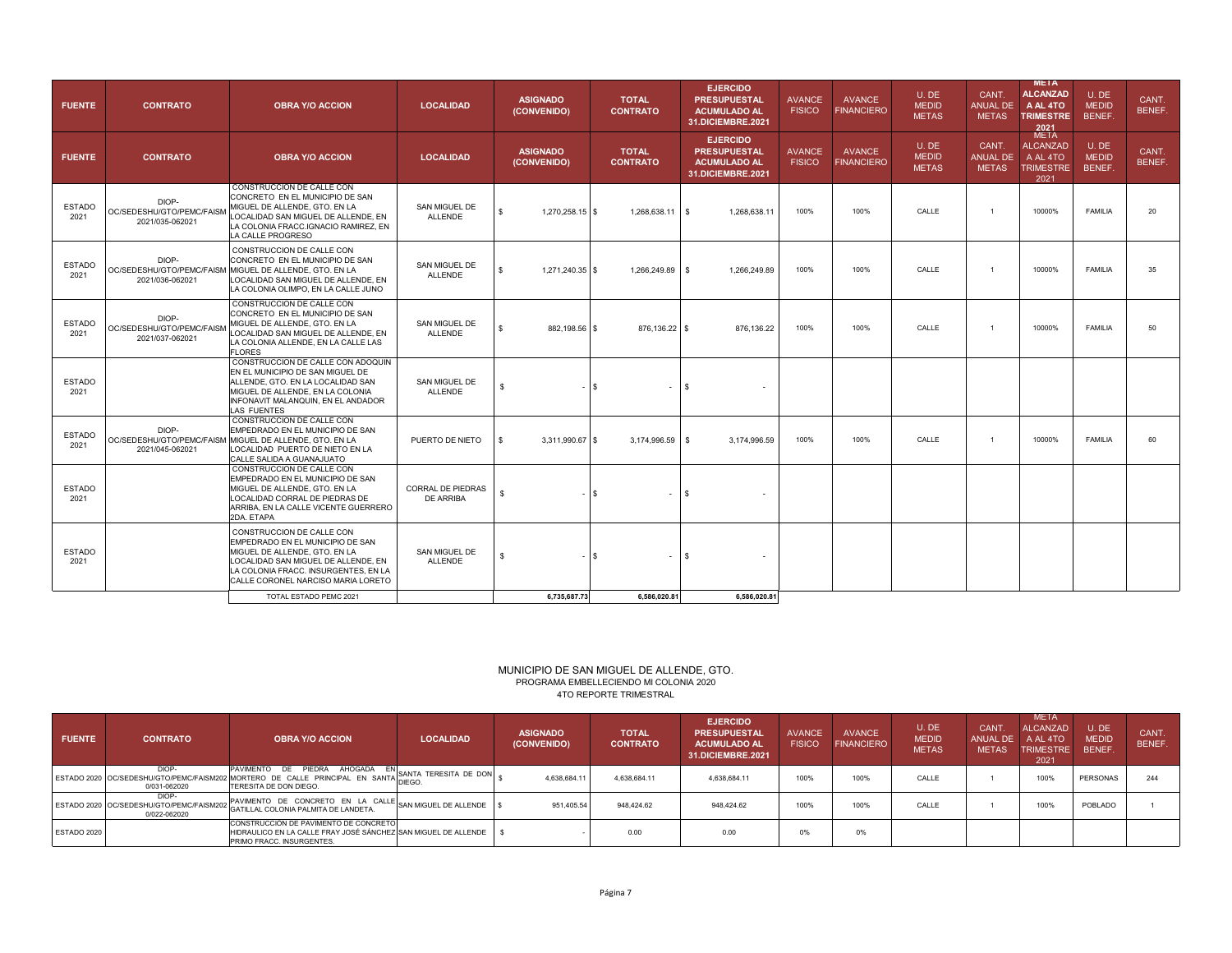| <b>FUENTE</b> | <b>CONTRATO</b>                                                                | <b>OBRA Y/O ACCION</b>                                                                                                                                                                                    | <b>LOCALIDAD</b>           | <b>ASIGNADO</b><br>(CONVENIDO) | <b>TOTAL</b><br><b>CONTRATO</b> | <b>EJERCIDO</b><br><b>PRESUPUESTAL</b><br><b>ACUMULADO AL</b><br><b>31.DICIEMBRE.2021</b> | <b>AVANCE</b><br><b>FISICO</b> | <b>AVANCE</b><br><b>FINANCIERO</b> | U.DE<br><b>MEDID</b><br><b>METAS</b> | CANT.<br>ANUAL DE<br><b>METAS</b> | META<br><b>ALCANZAD</b><br>A AL 4TO<br><b>TRIMESTRE</b><br>2021 | U.DE<br><b>MEDID</b><br>BENEF. | CANT.<br>BENEF. |
|---------------|--------------------------------------------------------------------------------|-----------------------------------------------------------------------------------------------------------------------------------------------------------------------------------------------------------|----------------------------|--------------------------------|---------------------------------|-------------------------------------------------------------------------------------------|--------------------------------|------------------------------------|--------------------------------------|-----------------------------------|-----------------------------------------------------------------|--------------------------------|-----------------|
|               | DIOP-<br>0/026-062020                                                          | PAVIMENTO DE ADOQUÍN TIPO SAN LUIS DE LA<br>ESTADO 2020 OC/SEDESHU/GTO/PEMC/FAISM202 CALLE JOSE MERCADILLO EN LA COLONIA SAN SAN MIGUEL DE ALLENDE   \$<br><b>RAFAEL</b>                                  |                            | 2,314,591.86                   | 2,310,960.05                    | 2,310,960.05                                                                              | 100%                           | 100%                               | CALLE                                | 1                                 | 100%                                                            | <b>PERSONAS</b>                | 200             |
|               | DIOP-<br>0/027-062020                                                          | REHABILITACIÓN EN ADOQUÍN TIPO SAN LUIS<br>ESTADO 2020   OC/SEDESHU/GTO/PEMC/FAISM202   DE LA CALLE JOSEFA ORTÍZ DE DOMINGUEZ EN SAN MIGUEL DE ALLENDE<br>LA COLONIA SAN RAFAEL                           |                            | 3,564,509.60<br>-S             | 3,535,330.47                    | 3,535,330.47                                                                              | 100%                           | 100%                               | CALLE                                | $\overline{1}$                    | 100%                                                            | <b>PERSONAS</b>                | 211             |
|               | DIOP-<br>0/036-062020                                                          | CONSTRUCCION DE CONCRETO ESTAMPADO<br>ESTADO 2020 OC/SEDESHU/GTO/PEMC/FAISM202 DE CALLE GLADIOLA EN LA COLONIA LINDA SAN MIGUEL DE ALLENDE   \$<br>VISTA.                                                 |                            | 1,464,933.50                   | 1,464,933.50                    | 1,464,933.50                                                                              | 100%                           | 100%                               | CALLE                                | $\overline{1}$                    | 100%                                                            | <b>PERSONAS</b>                | 45              |
|               | DIOP-<br>0/030-062020                                                          | REHABILITACIÓN EN ADOQUÍN TIPO SAN LUIS<br>ESTADO 2020   OC/SEDESHU/GTO/PEMC/FAISM202   DE LA CALLE RAFAEL ACOSTA EN LA COLONIA SAN MIGUEL DE ALLENDE<br><b>SAN RAFAEL</b>                                |                            | 1,263,054.59                   | 1,261,954.04                    | 1,261,954.04                                                                              | 100%                           | 100%                               | CALLE                                | $\overline{1}$                    | 100%                                                            | <b>PERSONAS</b>                | 125             |
|               | DIOP-<br>ESTADO 2020 OC/SEDESHU/GTO/PEMC/FAISM20<br>0/023-062020               | PAVIMENTO DE ADOQUÍN TIPO SAN LUIS DEL<br>ANDADOR ALMENAS EN EL INFONAVIT SAN MIGUEL DE ALLENDE \$<br><b>MALANQUIN</b>                                                                                    |                            | 5,145,982.66                   | 5,099,819.02                    | 5,099,819.02                                                                              | 100%                           | 100%                               | CALLE                                | $\mathbf{1}$                      | 100%                                                            | <b>PERSONAS</b>                | 252             |
|               | DIOP-<br>0/032-062020                                                          | PAVIMENTACION EN CONCRETO HIDRAULICO<br>ESTADO 2020 OC/SEDESHU/GTO/PEMC/FAISM202 EN LA AVENIDA SANTA ROSA, COLONIA SAN MIGUEL DE ALLENDE<br><b>PROVIDENCIA</b>                                            |                            | -S<br>3,272,381.62             | 3,272,381.62                    | 3,272,381.62                                                                              | 100%                           | 100%                               | CALLE                                | $\overline{1}$                    | 100%                                                            | <b>PERSONAS</b>                | 78              |
|               | DIOP-<br>0/035-062020                                                          | PAVIMENTACION EN PIEDRA BOLA EN<br>ESTADO 2020   OC/SEDESHU/GTO/PEMC/FAISM202   MORTERO EN LA CALLE DEL CERRITO, COLONIA SAN MIGUEL DE ALLENDE   \$<br><b>SAN LUIS REY</b>                                |                            | 710,803.82                     | 703,508.81                      | 703,508.81                                                                                | 100%                           | 100%                               | CALLE                                | $\overline{1}$                    | 100%                                                            | <b>PERSONAS</b>                | 100             |
|               | DIOP-<br>0/028-062020                                                          | PAVIMENTACION EN CONCRETO HIDRAULICO<br>ESTADO 2020   OC/SEDESHU/GTO/PEMC/FAISM202 EN LA CALLE DEL FRAY JUAN DE SAN MIGUEL, SAN MIGUEL DE ALLENDE<br>COLONIA INDEPENDENCIA                                |                            | l S<br>3,073,635.39            | 3,073,635.39                    | 3,073,635.39                                                                              | 100%                           | 100%                               | CALLE                                | $\overline{1}$                    | 100%                                                            | LOCALIDAD                      | $\overline{1}$  |
|               | DIOP-<br>ESTADO 2020 OC/SEDESHU/GTO/PEMC/FAISM20<br>0/033-062020               | PAVIMENTO DE CONCRETO EN CALLE ZAMORA SAN MIGUEL DE ALLENDE<br>RIOS COLONIA ALLENDE.                                                                                                                      |                            | 2,436,872.33<br>l S            | 2,435,754.20                    | 2,435,754.20                                                                              | 100%                           | 100%                               | CALLE                                | $\mathbf{1}$                      | 100%                                                            | <b>PERSONAS</b>                | 320             |
|               | DIOP-<br>ESTADO 2020 OC/SEDESHU/GTO/PEMC/FAISM20<br>0/029-062020               | PAVIMENTO DE PIEDRA AHOGADA EN SAN MIGUEL DE ALLENDE<br>MORTERO DE CALLE OLIMPO COLONIA OLIMPO.                                                                                                           |                            | 994,871.17                     | 993,742.60                      | 993,742.60                                                                                | 100%                           | 100%                               | CALLE                                | $\overline{1}$                    | 100%                                                            | LOCALIDAD                      | $\overline{1}$  |
|               | DIOP-<br>ESTADO 2020   OC/SEDESHU/GTO/PEMC/FAISM20<br>0/024-062020             | PAVIMENTACION<br>CON<br>CONCRETO<br>HIDRAHULICO ESTAMPADO EN LAS CALLES<br>VENUSTIANO CARRANZA Y APATZINGAN EN LA<br>COLONIA SAN LUIS. SAN MIGUEL DE ALLENDE                                              | SAN MIGUEL DE ALLENDE \$   | 14,000,000.00                  | 13,774,333.31                   | 13,774,333.31                                                                             | 100%                           | 100%                               | CALLE                                | $\mathbf{1}$                      | 100%                                                            | <b>PERSONAS</b>                | 3261            |
|               | DIOP-<br>ESTADO 2020   OC/SEDESHU/GTO/PEMC/FAISM20<br>0/025-062020             | PAVIMENTACION DE PIEDRA BOLA AHOGADA<br>EN MORTERO EN LA CALLE DEL TESORO, EN LA<br>COLONIA SAN ANTONIO, EN SAN MIGUEL DE SAN MIGUEL DE ALLENDE \$<br>ALLENDE.                                            |                            | 5,896,702.31                   | 5,896,702.31                    | 5,896,702.31                                                                              | 100%                           | 100%                               | CALLE                                | -1                                | 100%                                                            | <b>PERSONAS</b>                | 238             |
|               | DIOP-<br>0/034-062020                                                          | PAVIMENTACION DE PIEDRA BOLA ASENTADA<br>ESTADO 2020 OC/SEDESHU/GTO/PEMC/FAISM202 CH MORTERO EN LA CALLE VICENTE CORRAL DE PIEDRAS DE S<br>GUERRERO DE LA LOCALIDAD CORRAL DE ARRIBA<br>PIEDRAS DE ARRIBA |                            | 4,804,883.66                   | 4,804,883.66                    | 4,804,883.66                                                                              | 100%                           | 100%                               | CALLE                                | $\overline{1}$                    | 100%                                                            | <b>PERSONAS</b>                | 102             |
| ESTADO 2020   | DIOP-OC/SEDESHU/GTO/PEMC/093<br>122020                                         | PAVIMENTACION DE CONCRETO ESTAMPADO<br>EN AVENIDA PRINCIPAL DE LA LUZ SAN MIGUEL DE ALLENDE   \$<br><b>FRACCIONAMIENTO INSURGENTES</b>                                                                    |                            | 49,903,202.27                  | 48,249,912.68                   | 48,249,912.68                                                                             | 100%                           | 100%                               | CALLE                                | $\overline{1}$                    | 100%                                                            | <b>PERSONAS</b>                | 644             |
|               | DIOP-<br>ESTADO 2020   OC/SEDESHU/GTO/PEMC/RECURS<br>OMUNICIPAL2020/066-082020 | PAVIMENTO DE CONCRETO ESTAMPADO EN<br><b>AVENIDA</b><br>INDEPENDENCIA,<br><b>INDEPENDENCIA</b>                                                                                                            | COL. SAN MIGUEL DE ALLENDE | -S<br>36,000,000.00            | 35, 147, 239.50                 | 35, 147, 239.50                                                                           | 100%                           | 100%                               | CALLE                                | $\overline{1}$                    | 100%                                                            | <b>PERSONAS</b>                | 589             |
|               | DIOP-<br>ESTADO 2020   OC/SEDESHU/GTO/PEMC/RECURS<br>OMUNICIPAL/092-122020     | PAVIMENTACION EN CONCRETO ESTAMPADO<br>EN CALLE IGNACIO ALLENDE COLONIA SAN<br>RAFAEL CON INTERCONEXION AL LIBRAMIENTO SAN MIGUEL DE ALLENDE<br>MANUEL ZAVALA (CALLES HELIOS Y CALLE)<br>OLIMPO)          |                            | 3,950,000.00                   | 3,841,760.36                    | 3,841,760.36                                                                              | 100%                           | 100%                               | CALLE                                | -1                                | 100%                                                            | <b>PERSONAS</b>                | 1396            |
|               |                                                                                | TOTAL ESTADO PEMC 2020                                                                                                                                                                                    |                            | 144,386,514.43                 | 141,453,960.25                  | 141,453,960.25                                                                            |                                |                                    |                                      |                                   |                                                                 |                                |                 |

# PROGRAMA DEUDA 2020 TERCERA DISPOSICION CODEMUNICIPIO DE SAN MIGUEL DE ALLENDE, GTO. 4to REPORTE TRIMESTRAL

| <b>FUENTE</b>                                              | <b>CONTRATO</b>         | <b>OBRA Y/O ACCION</b>                                                                                                         | <b>LOCALIDAD</b>        | <b>ASIGNADO</b><br>(CONVENIDO) | <b>TOTAL</b><br><b>CONTRATO</b> | <b>EJERCIDO</b><br><b>PRESUPUESTAL</b><br><b>ACUMULADO AL</b><br>31.DICIEMBRE.2021 | <b>AVANCE</b><br><b>FISICO</b> | <b>AVANCE</b><br><b>FINANCIERO</b> | U. DE<br><b>MEDID</b><br><b>METAS</b> | CANT<br>ANUAL DE<br><b>METAS</b> | <b>META</b><br>ALCANZAD<br>A AL 3ER<br><b>TRIMESTRE</b><br>2021 | U. DE<br><b>MEDID</b><br><b>BENEF</b> | CANT.<br><b>BENEF</b> |
|------------------------------------------------------------|-------------------------|--------------------------------------------------------------------------------------------------------------------------------|-------------------------|--------------------------------|---------------------------------|------------------------------------------------------------------------------------|--------------------------------|------------------------------------|---------------------------------------|----------------------------------|-----------------------------------------------------------------|---------------------------------------|-----------------------|
| <b>DEUDA 2020</b><br>TERCERA<br><b>DISPOSICIÓN</b><br>CODE | DIOP-OC/CODE/004-022021 | CONSTRUCCION Y REHABILITACION DEL<br>ESTADIO DE FUTBOL JOSE MARIA CORREA<br>EN LA COL EL DEPORIVO SAN MIGUEL DE<br>ALLENDE.GTO | SAN MIGUEL DE ALLENDE S | 27,961,000.00                  | 26,257,617.37                   | 26,257,617.37                                                                      | 100%                           | 100%                               | M <sub>2</sub>                        |                                  | 100%                                                            | <b>POBLADO</b>                        |                       |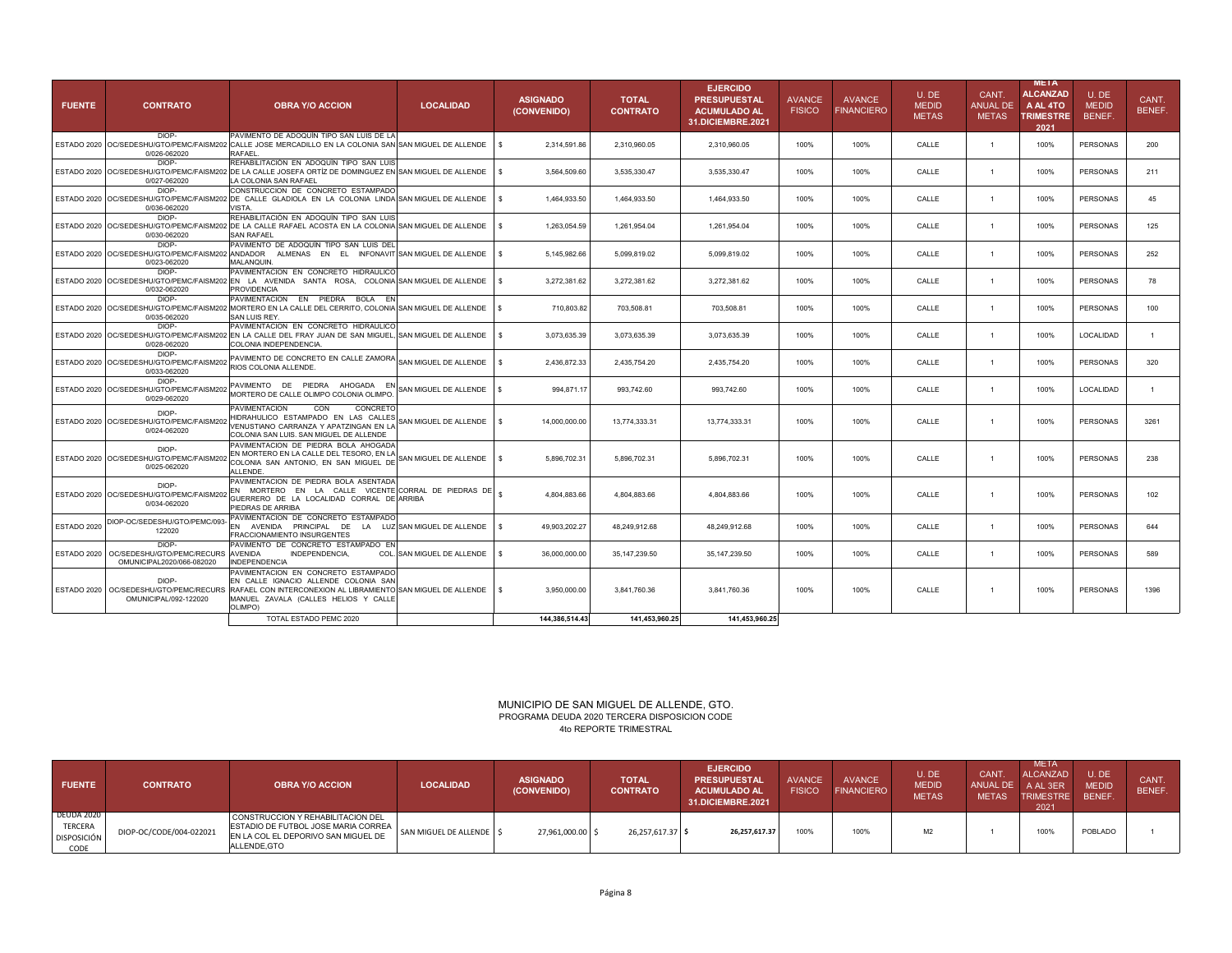| <b>FUENTE</b> | <b>CONTRATO</b> | <b>OBRA Y/O ACCION</b>       | <b>LOCALIDAD</b> | <b>ASIGNADO</b><br>(CONVENIDO) | <b>TOTAL</b><br><b>CONTRATO</b> | <b>EJERCIDO</b><br><b>PRESUPUESTAL</b><br><b>ACUMULADO AL</b><br>31.DICIEMBRE.2021 | AVANCE<br><b>FISICO</b> | <b>AVANCE</b><br><b>FINANCIERO</b> | U. DE<br><b>MEDID</b><br><b>METAS</b> | <b>CANT</b><br><b>METAS</b> | <b>META</b><br><b>ALCANZAD</b><br>ANUAL DE A AL 4TO<br><b>TRIMESTRE</b><br>2021 | U.DE<br><b>MEDID</b><br><b>BENEF</b> | CANT.<br><b>BENEF</b> |
|---------------|-----------------|------------------------------|------------------|--------------------------------|---------------------------------|------------------------------------------------------------------------------------|-------------------------|------------------------------------|---------------------------------------|-----------------------------|---------------------------------------------------------------------------------|--------------------------------------|-----------------------|
|               |                 | TOTAL ESTADO CODE DEUDA 2020 |                  | 27,961,000.00                  | 26, 257, 617.37                 | 26,257,617.37                                                                      |                         |                                    |                                       |                             |                                                                                 |                                      |                       |

## MUNICIPIO DE SAN MIGUEL DE ALLENDE, GTO. PROGRAMA EMBELLECIENDO MI COLONIA 2021 4TO REPORTE TRIMESTRAL

| <b>FUENTE</b>          | <b>CONTRATO</b>                                                 | <b>OBRA Y/O ACCION</b>                                                                                                                                                                                                                            | <b>LOCALIDAD</b>                      | <b>ASIGNADO</b><br>(CONVENIDO) | <b>TOTAL</b><br><b>CONTRATO</b> | <b>EJERCIDO</b><br><b>PRESUPUESTAL</b><br><b>ACUMULADO AL</b><br>30.SEPTIEMBRE.2021 | <b>AVANCE</b><br><b>FISICO</b> | <b>AVANCE</b><br><b>FINANCIERO</b> | U.DE<br><b>MEDID</b><br><b>METAS</b> | CANT.<br>ANUAL DE<br><b>METAS</b> | <b>META</b><br><b>ALCANZAD</b><br>A AL 4TO<br><b>TRIMESTRE</b><br>2021 | U.DE<br><b>MEDID</b><br>BENEF. | CANT.<br>BENEF. |
|------------------------|-----------------------------------------------------------------|---------------------------------------------------------------------------------------------------------------------------------------------------------------------------------------------------------------------------------------------------|---------------------------------------|--------------------------------|---------------------------------|-------------------------------------------------------------------------------------|--------------------------------|------------------------------------|--------------------------------------|-----------------------------------|------------------------------------------------------------------------|--------------------------------|-----------------|
| <b>ESTADO</b><br>2021) | DIOP-<br>2020 (PEMC OC/SEDESHU/GTO/PEMC/F<br>ISM2021/035-062021 | CONSTRUCCION DE CALLE CON<br>CONCRETO EN EL MUNICIPIO DE SAN<br>MIGUEL DE ALLENDE, GTO. EN LA SAN<br>LOCALIDAD SAN MIGUEL DE ALLENDE, ALLENDE<br>EN LA COLONIA FRACC.IGNACIO<br>RAMIREZ, EN LA CALLE PROGRESO                                     | <b>MIGUEL</b><br>DE <sub>e</sub>      | 1,270,258.15                   | 1,268,638.11                    | 325,038.18                                                                          | 100%                           | 26%                                | CALLE                                |                                   | 100%                                                                   | <b>PERSONAS</b>                | 45              |
| <b>ESTADO</b><br>2021) | DIOP-<br>2020 (PEMC OC/SEDESHU/GTO/PEMC/F<br>ISM2021/036-062021 | CONSTRUCCION DE CALLE CON<br>CONCRETO EN EL MUNICIPIO DE SAN<br>MIGUEL DE ALLENDE, GTO. EN LA SAN MIGUEL<br>LOCALIDAD SAN MIGUEL DE ALLENDE, ALLENDE<br>EN LA COLONIA OLIMPO, EN LA CALLE<br><b>JUNO</b>                                          | $DE$ <sub><math>\epsilon</math></sub> | 1,271,240.35                   | 1,266,249.89                    | 0.00                                                                                | 40%                            | 0%                                 | CALLE                                |                                   | 40%                                                                    | <b>PERSONAS</b>                | 52              |
| <b>ESTADO</b><br>2021) | DIOP-<br>2020 (PEMC OC/SEDESHU/GTO/PEMC/F<br>ISM2021/037-062021 | CONSTRUCCION DE CALLE CON<br>CONCRETO EN EL MUNICIPIO DE SAN<br>MIGUEL DE ALLENDE, GTO. EN LA SAN MIGUEL<br>LOCALIDAD SAN MIGUEL DE ALLENDE, ALLENDE<br>EN LA COLONIA ALLENDE, EN LA<br>CALLE LAS FLORES                                          | DEI                                   | 1,173,687.09                   | 876,136.22                      | 424.003.88                                                                          | 100%                           | 48%                                | CALLE                                |                                   | 100%                                                                   | <b>PERSONAS</b>                | 125             |
| <b>ESTADO</b><br>2021) | DIOP-<br>ISM2021/045-062021                                     | CONSTRUCCION DE CALLE CON<br>EMPEDRADO EN EL MUNICIPIO DE SAN<br>2020 (PEMC OC/SEDESHU/GTO/PEMC/FA MIGUEL DE ALLENDE, GTO. EN LA PUERTO DE NIETO<br>LOCALIDAD PUERTO DE NIETO EN LA<br><b>CALLE SALIDA A GUANAJUATO</b><br>TOTAL ESTADO PEMC 2021 |                                       | 3,311,990.67<br>7.027.176.26   | 3,279,057.58<br>6.690.081.80    | 623.427.08<br>1.372.469.14                                                          | 19%                            | 19%                                | CALLE                                |                                   | 19%                                                                    | <b>PERSONAS</b>                | 220             |

## PROGRAMA SERVICIOS BÁSICOS MI COMUNIDAD 2021MUNICIPIO DE SAN MIGUEL DE ALLENDE, GTO. 4TO REPORTE TRIMESTRAL

| <b>RECURSO</b> | <b>CONTRATO</b>                                                     | OBRA Y/O ACCION                                                                                                                                                                                                              | <b>LOCALIDAD</b> | <b>ASIGNADO</b><br><b>RAMO 33</b> | <b>MONTO</b><br><b>CONTRATADO</b> | <b>EJERCIDO</b><br><b>PRESUPUESTAL</b><br><b>ACUMULADO AL 31</b><br><b>DIC 2021</b> | <b>AVANCE</b><br><b>FISICO</b> | <b>AVANCE</b><br><b>FINANCIERO</b> | U.DE<br><b>MEDID</b><br><b>METAS</b> | <b>CANT</b><br>ANUAL DE<br><b>METAS</b> | <b>META</b><br>ALCANZAD<br>A AL 4TO<br><b>TRIMESTRE</b><br>DEL 2021 | U.DE<br><b>MEDID</b><br>BENEF. | CANT.<br><b>BENEF</b> |
|----------------|---------------------------------------------------------------------|------------------------------------------------------------------------------------------------------------------------------------------------------------------------------------------------------------------------------|------------------|-----------------------------------|-----------------------------------|-------------------------------------------------------------------------------------|--------------------------------|------------------------------------|--------------------------------------|-----------------------------------------|---------------------------------------------------------------------|--------------------------------|-----------------------|
|                | DIOP-<br>PSBMC 2021   OC/SEDESHU/GTO/PSBMC/FAIS<br>M2021/029-052021 | AMPLIACION DE ELECTRIFICACION EN EL<br>MUNICIPIO. DE SAN MIGUEL DE ALLENDE. SAN MARTIN DE LA<br>GTO. EN LA LOCALIDAD SAN MARTIN DE LA PETACA<br>PETACA, CALLE 3 DE MAYO                                                      |                  | 306,933.26                        | 303.415.55                        | 303.415.55                                                                          | 99%                            |                                    | 98.85% ELECTRIFICACION               |                                         | 100%                                                                | PERSONAS                       | 20                    |
|                | DIOP-<br>PSBMC 2021   OC/SEDESHU/GTO/PSBMC/FAIS<br>M2021/030-052021 | AMPLIACION DE ELECTRIFICACION EN EL<br>MUNICIPIO. DE SAN MIGUEL DE ALLENDE.<br>GTO. EN LA LOCALIDAD RANCHO NUEVOIRANCHO NUEVO DEI<br>DE GALVANES, CALLES 20 DE ENERO. GALVANES<br>ROQUE RUBIO, SIPRIANO LOPEZ Y DEL<br>POZO. |                  | 721.126.06                        | 713.517.33                        | 709.924.12                                                                          | 99%                            |                                    | 98.45% ELECTRIFICACION               |                                         | 100%                                                                | <b>PERSONAS</b>                | 48                    |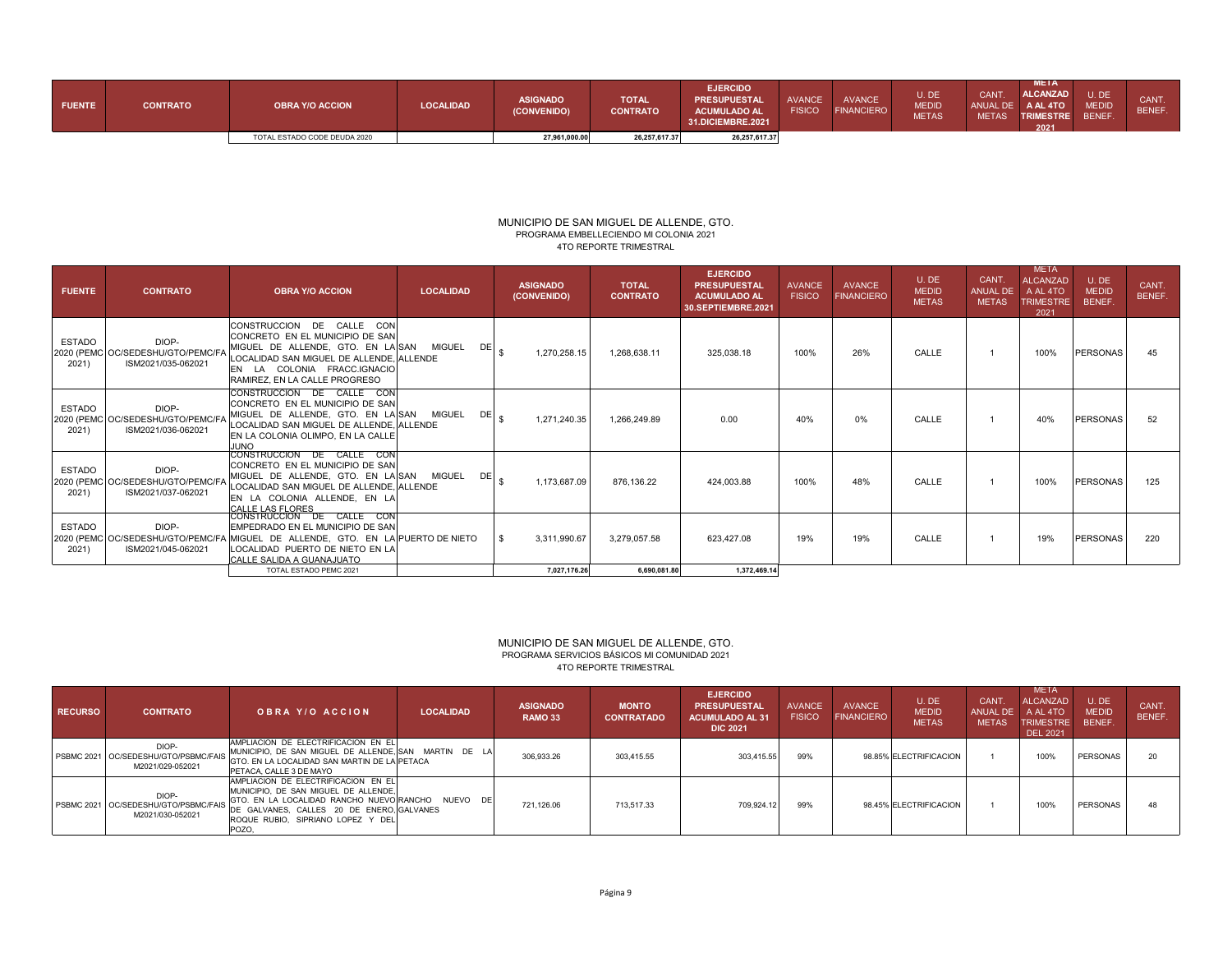| <b>FUENTE</b> | <b>CONTRATO</b>                                                    | <b>OBRA Y/O ACCION</b>                                                                                                                                                                                                                                                                                                                  | <b>LOCALIDAD</b>    | <b>ASIGNADO</b><br>(CONVENIDO) | <b>TOTAL</b><br><b>CONTRATO</b> | <b>EJERCIDO</b><br><b>PRESUPUESTAL</b><br><b>ACUMULADO AL</b><br>31.DICIEMBRE.2021 | <b>AVANCE</b><br><b>FISICO</b> | <b>AVANCE</b><br><b>FINANCIERO</b> | U.DE<br><b>MEDID</b><br><b>METAS</b> | CANT.<br>ANUAL DE<br><b>METAS</b> | <b>META</b><br><b>ALCANZAD</b><br>A AL 4TO<br><b>TRIMESTRE</b><br>2021 | U.DE<br><b>MEDID</b><br>BENEF. | CANT.<br>BENEF. |
|---------------|--------------------------------------------------------------------|-----------------------------------------------------------------------------------------------------------------------------------------------------------------------------------------------------------------------------------------------------------------------------------------------------------------------------------------|---------------------|--------------------------------|---------------------------------|------------------------------------------------------------------------------------|--------------------------------|------------------------------------|--------------------------------------|-----------------------------------|------------------------------------------------------------------------|--------------------------------|-----------------|
|               | DIOP-<br>M2021/031-052021                                          | AMPLIACION DE ELECTRIFICACION RURAL<br>EN EL MUNICIPIO. DE SAN MIGUEL DE<br>ALLENDE, GTO, EN LA LOCALIDAD POZO DE<br>PSBMC 2021 OC/SEDESHU/GTO/PSBMC/FAIS BALDERAS. EN LAS CALLES VICENTE POZO DE BALDERAS<br>GUERRERO, EMILIANO ZAPATA, PRINCIPAL<br>CAMINO REAL, ALDAMA, ALDAMA 1RA,<br>SECCION Y ALDAMA 2DA. SECCION                 |                     | 1.669.810.40                   | 1.654.120.30                    | 1,654,120.30                                                                       | 98%                            |                                    | 99.06% ELECTRIFICACION               | $\overline{1}$                    | 100%                                                                   | <b>PERSONAS</b>                | 80              |
|               | DIOP-<br>M2021/032-052021                                          | AMPLIACION DE ELECTRIFICACION EN EL<br>MUNICIPIO. DE SAN MIGUEL DE ALLENDE.<br>GTO. EN LA LOCALIDAD CALDERON. EN<br>PSBMC 2021 OC/SEDESHU/GTO/PSBMC/FAIS LAS CALLES ALLENDE. PRIVADA ALLENDE CALDERON<br><b>ISECCION 1. PRIVADA ALLENDE SECCION 2.</b><br>CALLE HIDALGO. CALLE LAS PRESITAS 1.<br>CALLE LAS PRESITAS 2 Y CAMINO AL POZO |                     | 1.302.130.28                   | 1.288.934.66                    | 1.288.934.66                                                                       | 99%                            |                                    | 98.99% ELECTRIFICACION               | $\overline{1}$                    | 100%                                                                   | <b>PERSONAS</b>                | 192             |
|               |                                                                    | CONSTRUCCION DE SISTEMA DE AGUA LAS CAÑAS<br>POTABLE EN EL MUNICIPIO DE SAN MIGUEL PALMILLA<br>DIOP-<br>PSBMC 2021 OC/SEDESHU/GTO/PSBMC/FAIS DE ALLENDE, GTO. LOCALIDADES LAS LOS<br>M2021/042-052021 CAÑAS, LA PALMILLA, LOS JUAREZ Y LOS LUAS<br>GUIAS 2DA, ETAPA                                                                     | LA<br><b>JUAREZ</b> | 5.000.000.00                   | 4.514.651.70                    | 2.723.471.03                                                                       | 2587%                          |                                    | 54.47% TANQUE DE<br>ALMACENAMIENTO   | $\overline{1}$                    | 93%                                                                    | POBLADO                        |                 |
|               | DIOP-<br>PSBMC 2021   OC/SEDESHUGTO/PSBMC/FAIS<br>M2021/065-082021 | AMPLIACION DE ELECTRIFICACION EN EL<br>MUNICIPIO, DE SAN MIGUEL DE ALLENDE,<br>GTO. EN LA LOCALIDAD LOS MARTÍNEZ.<br>CALLE PRINCIPAL.                                                                                                                                                                                                   | <b>LOS MARTINEZ</b> | 594.115.67                     | 593.175.45                      | 574.310.36                                                                         | N/R                            |                                    | 96.67% ELECTRIFICACION               | $\overline{1}$                    |                                                                        | POBLADO                        |                 |
|               | DIOP-<br>PSBMC 2021 OC/SEDESHU/GTO/PSBMC/FAIS<br>M2021/066-082021  | AMPLIACION DE ELECTRIFICACION EN EL<br>MUNICIPIO DE SAN MIGUEL DE ALLENDE.<br>GTO.EN LA LOCALIDAD JESUS MARIA LAUESUS<br>PETACA, CALLE GUILLERMO PRIETO, SOR PETACA<br>JUANA INES DE LA CRUZ. ADOLFO LOPEZ<br>MATEOS Y PRIVADA GUADALUPE                                                                                                | <b>MARIA</b><br>LA  | 614.036.77                     | 611.870.53                      | 561.464.09                                                                         | N/R                            |                                    | 91.44% ELECTRIFICACION               | $\overline{1}$                    |                                                                        | POBLADO                        |                 |
|               |                                                                    |                                                                                                                                                                                                                                                                                                                                         |                     | 10.208.152.44                  | 9.679.685.52                    | 7.815.640.11                                                                       |                                |                                    |                                      |                                   |                                                                        |                                |                 |

# MUNICIPIO DE SAN MIGUEL DE ALLENDE, GTO PROGRAMA VIVO LOS ESPACIOS DE MI COLONIA 2021

4to REPORTE TRIMESTRAL

| <b>RECURSO</b>                             | <b>CONTRATO</b>                  | <b>OBRA Y/O ACCION</b>                                                                          | <b>LOCALIDAD</b>         | <b>ASIGNADO</b> | <b>MONTO</b><br><b>CONTRATADO</b> | <b>EJERCIDO</b><br><b>PRESUPUESTAL</b><br><b>ACUMULADO AL</b><br>31.DICIEMBRE.2021 | <b>AVANCE</b><br><b>FISICO</b> | <b>AVANCE</b><br><b>FINANCIERO</b> | U.DE<br><b>MEDID</b><br><b>METAS</b> | <b>CANT</b><br><b>ANUAL DE</b><br><b>METAS</b> | <b>META</b><br><b>ALCANZAD</b><br>A AL 4TO<br><b>TRIMESTRE</b><br>2021 | U.DE<br><b>MEDID</b><br>BENEF. | CANT.<br>BENEF. |
|--------------------------------------------|----------------------------------|-------------------------------------------------------------------------------------------------|--------------------------|-----------------|-----------------------------------|------------------------------------------------------------------------------------|--------------------------------|------------------------------------|--------------------------------------|------------------------------------------------|------------------------------------------------------------------------|--------------------------------|-----------------|
| <b>RECURSO</b><br><b>MUNICIPAL</b><br>2020 | DIOP-                            |                                                                                                 |                          | 1.414.050.73    | 1.414.050.73                      | 1.414.050.73                                                                       | 100%                           |                                    | 100.00% ELECTRIFICACION              |                                                | 100%                                                                   | PERSONAS                       | 5000            |
| <b>RECURSO</b><br><b>MUNICIPAL</b><br>2021 | URSOMUNICIPAL2020/060-<br>082020 | OC/SEDESHU/GTO/PVEMC/REC CONSTRUCCION DEL PARQUE DEL OBRAJE<br>4TA ETAPA (CABLEADO SUBTERRANEO) | SAN MIGUEL DE<br>ALLENDE | 4.597.824.63    | 4.597.824.63                      | 4.597.824.63                                                                       | 100%                           |                                    | 100.00% ELECTRIFICACION              |                                                | 100%                                                                   | PERSONAS                       | 5000            |
| <b>IMPACTO</b><br><b>URBANO</b><br>2021    |                                  |                                                                                                 |                          | 1.037.109.24    | 1.037.109.24                      | 1,037,109.24                                                                       | 100%                           |                                    | 100.00% ELECTRIFICACION              |                                                | 100%                                                                   | PERSONAS                       | 5000            |
|                                            |                                  | <b>PVEMC 2021</b>                                                                               |                          | 7,048,984.60    | 7,048,984.60                      | 7,048,984.60                                                                       |                                |                                    |                                      |                                                |                                                                        |                                |                 |

# MUNICIPIO DE SAN MIGUEL DE ALLENDE, GTO. PROGRAMA CAMINOS RURALES 2021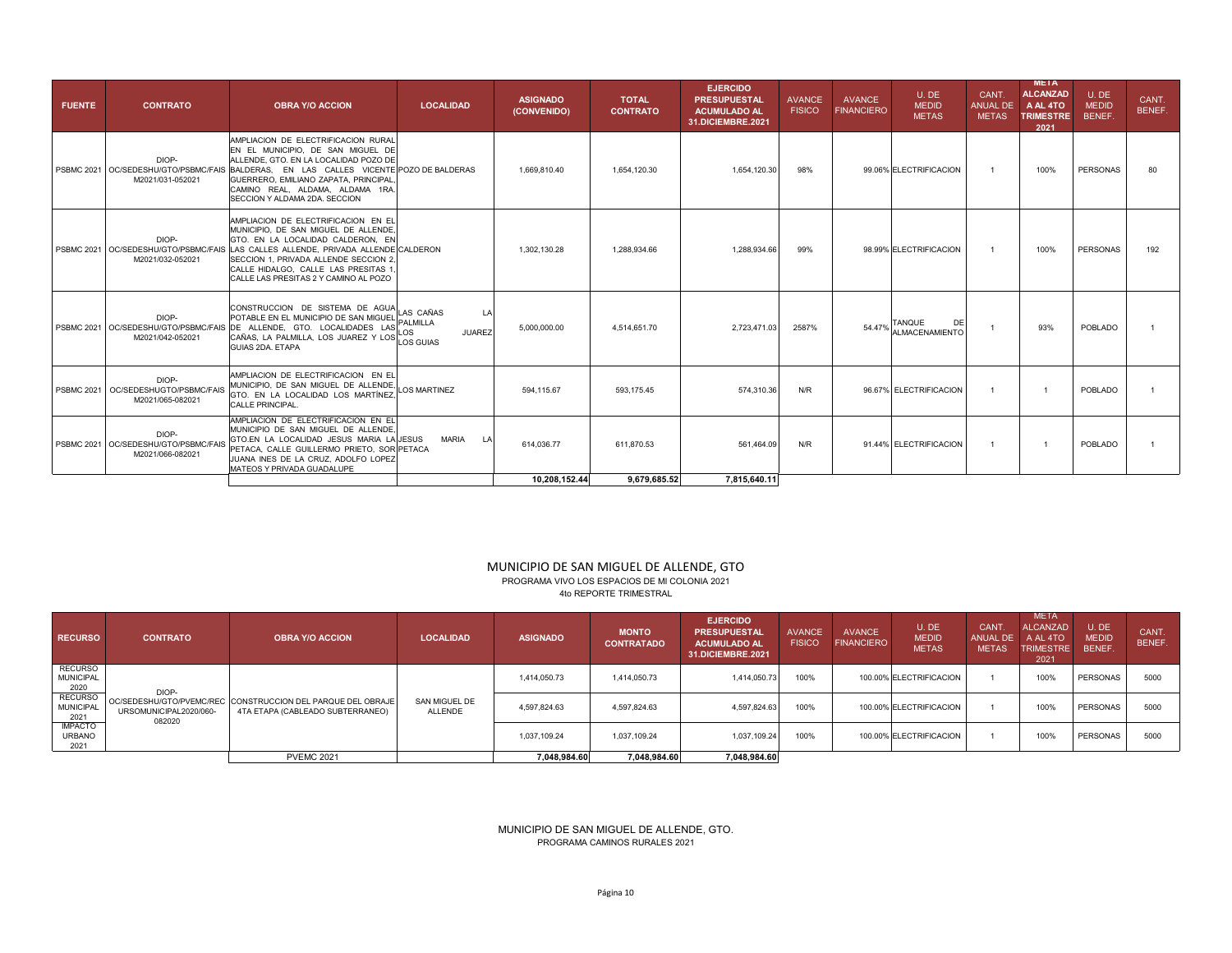| <b>FUENTE</b> | <b>CONTRATO</b>                                  | <b>OBRA Y/O ACCION</b>                                                                                                                                                                                                                                            | <b>LOCALIDAD</b> | <b>ASIGNADO</b><br>(CONVENIDO) | <b>TOTAL</b><br><b>CONTRATO</b> | <b>EJERCIDO</b><br><b>PRESUPUESTAL</b><br><b>ACUMULADO AL</b><br><b>31.DICIEMBRE.2021</b> | <b>AVANCE</b><br><b>FISICO</b> | <b>AVANCE</b><br><b>FINANCIERO</b> | U.DE<br><b>MEDID</b><br><b>METAS</b> | CANT.<br>ANUAL DE<br><b>METAS</b> | <b>META</b><br><b>ALCANZAD</b><br>A AL 4TO<br><b>TRIMESTRE</b><br>2021 | U.DE<br><b>MEDID</b><br>BENEF. | CANT.<br>BENEF. |
|---------------|--------------------------------------------------|-------------------------------------------------------------------------------------------------------------------------------------------------------------------------------------------------------------------------------------------------------------------|------------------|--------------------------------|---------------------------------|-------------------------------------------------------------------------------------------|--------------------------------|------------------------------------|--------------------------------------|-----------------------------------|------------------------------------------------------------------------|--------------------------------|-----------------|
|               |                                                  |                                                                                                                                                                                                                                                                   |                  |                                | <b>4TO REPORTE TRIMESTRAL</b>   |                                                                                           |                                |                                    |                                      |                                   |                                                                        |                                |                 |
| <b>FUENTE</b> | <b>CONTRATO</b>                                  | <b>OBRA Y/O ACCION</b>                                                                                                                                                                                                                                            | <b>LOCALIDAD</b> | <b>ASIGNADO</b><br>(CONVENIDO) | <b>TOTAL</b><br><b>CONTRATO</b> | <b>EJERCIDO</b><br><b>PRESUPUESTAL</b><br><b>ACUMULADO AL</b><br><b>31.DICIEMBRE.2021</b> | <b>AVANCE</b><br><b>FISICO</b> | <b>AVANCE</b><br><b>FINANCIERO</b> | U.DE<br><b>MEDID</b><br><b>METAS</b> | CANT.<br>ANUAL DE<br><b>METAS</b> | <b>META</b><br>ALCANZAD<br>A AL 4TO<br><b>TRIMESTRE</b><br>2021        | <b>LOCALIDAD</b>               | CANT.<br>BENEF. |
| (CAMINOS)     | 052021                                           | MODERNIZACION Y AMPLIACION DE CAMINO<br>ENTRONQUE CARRETERO SAN MIGUEL DE<br>ESTADO 2021 DIOP-OC/SAERNASR/FAISM/022- ALLENDE A DOLORES HIDALGO KM. 15 A LA<br>LOCALIDAD RANCHO VIEJO (BARRIO LA LA PALMA<br>PALMA) SUBTRAMO A MODERNIZAR DEL KM<br>0+000 AL 0+475 |                  | 2,218,933.60                   | 2,218,933.60                    | 2,218,933.60                                                                              |                                |                                    | 100.00% CAMINO                       |                                   |                                                                        | POBLADO                        |                 |
| (CAMINOS)     | ESTADO 2021 DIOP-OC/SAERNASR/FAISM/023<br>052021 | MODERNIZACION DE CAMINO A PALO<br>COLORADO, EN EL MUNICIPIO DE SAN<br>MIGUEL DE ALLENDE, GTO SUBTRAMO A PALO COLORADO<br>MODERNIZAR (DEL CAD. 0+000 AL CAD.<br>$2+047.38$                                                                                         |                  | 5,339,411.72                   | 5,339,411.72                    | 5,339,411.72                                                                              |                                |                                    | 100.00% CAMINO                       |                                   |                                                                        | PERSONAS                       | 1.331           |
|               |                                                  | TOTAL ESTADO PEMC 2020                                                                                                                                                                                                                                            |                  | 7,558,345.32                   | 7,558,345.32                    | 7,558,345.32                                                                              |                                |                                    |                                      |                                   |                                                                        |                                |                 |

#### 4TO REPORTE TRIMESTRALMUNICIPIO DE SAN MIGUEL DE ALLENDE, GTO. PROGRAMA SERVICIOS BASICOS GUANAJUATO 2021

| <b>FUENTE</b> | <b>CONTRATO</b>                                         | <b>OBRA Y/O ACCION</b>                                                                                                                                                                                                                                                                                                                                    | <b>LOCALIDAD</b>                      | <b>ASIGNADO</b> | <b>MONTO</b><br><b>CONTRATADO</b> | <b>EJERCIDO</b><br><b>PRESUPUESTAL</b><br><b>ACUMULADO AL</b><br>31.DICIEMBRE.2021 | <b>AVANCE</b><br>FISICO (%) | AVANCE<br><b>FINANCIERO</b><br>(%) | U.DE<br><b>MEDIDA</b><br><b>METAS</b> | CANT.<br><b>ANUAL DE</b><br><b>METAS</b> | <b>META</b><br><b>ALCANZAD</b><br>A AL 4TO<br><b>TRIM DEL</b><br>2021(%) | U.DE<br><b>MEDID</b><br>BENEF. | CANT.<br>BENEF. |
|---------------|---------------------------------------------------------|-----------------------------------------------------------------------------------------------------------------------------------------------------------------------------------------------------------------------------------------------------------------------------------------------------------------------------------------------------------|---------------------------------------|-----------------|-----------------------------------|------------------------------------------------------------------------------------|-----------------------------|------------------------------------|---------------------------------------|------------------------------------------|--------------------------------------------------------------------------|--------------------------------|-----------------|
| <b>ESTADO</b> | DIOP-<br>OC/SEDESHU/GTO/PSBGTO/FAI<br>SM2021/027-052021 | AMPLIACION DE ELECTRIFICACION EN EL<br>MUNICIPIO. DE SAN MIGUEL DE ALLENDE.<br>GTO. EN LA LOCALIDAD CORRAL DE<br>PIEDRAS DE ARRIBA. EN LAS CALLES<br><b>OOMA</b><br>NERVO. JUAREZ.<br>JAZMIN.<br>ESMERALDA, FRESNO, LAURELES, MENDEZ,<br>MIRADOR, SANCHEZ.                                                                                                | CORRAL DE PIEDRAS DE<br><b>ARRIBA</b> | 1.222.927.83    | 1,210,742.93                      | 117112307%                                                                         | 100.00%                     |                                    | <b>POSTE</b>                          | 100%                                     |                                                                          | <b>PERSONAS</b>                | 330             |
| <b>FSTADO</b> | DIOP-<br>OC/SEDESHU/GTO/PSBGTO/FA<br>SM2021/046-062021  | AMPLIACION DE ELECTRIFICACION EN EL<br>MUNICIPIO. DE SAN MIGUEL DE ALLENDE.<br>LOCALIDAD<br><b>DON</b><br>EN<br><b>LA</b><br>GTO.<br><b>FRANCISCO.CALLES</b><br><b>MORELOS</b><br>$\overline{2}$<br>ARBOLITOS, PUERTECITO, BARRIO<br>SAN<br>JUAN, LAS FLORES, MANANTIAL, 20 DE<br>MAYO, PRIVADA GUERRERO GONZALEZ.<br>NOGALITOS Y PRIVADA ANTONIO MACHADO | <b>DON FRANCISCO</b>                  | 400.992.01      | 396.657.78                        | 37718936%                                                                          | 100.00%                     |                                    | POSTE                                 | 100%                                     |                                                                          | <b>PERSONAS</b>                | 425             |
| <b>FSTADO</b> | DIOP-OC-<br>021/041-062021                              | CONSTRUCCION DE SISTEMA DE AGUA<br>SEDESGU/GTO/PSBGTO/FAISM2 POTABLE EN EL MUNICIPIO DE SAN MIGUEL<br>DE ALLENDE, GTO, LOCALIDAD ALOCCER                                                                                                                                                                                                                  | <b>ALCOCER</b>                        | 5.600.000.00    | 5,562,197.18                      | 434445096%                                                                         | 90.00%                      | 0.9                                | <b>SISTEMA</b>                        | 100%                                     |                                                                          | <b>PERSONAS</b>                | 2046            |
| <b>ESTADO</b> | DIOP-<br>OC/SEDESHU/GTO/PSBGTO/FAI<br>SM2021/059-082021 | AMPLIACION DE ELECTRIFICACION EN EL<br>MUNICIPIO. DE SAN MIGUEL DE ALLENDE.<br>GTO.: EN LA LOCALIDAD CERRITOS, CALLE<br>DE LA PERLA, AGRARIA Y CALLEJON DE<br><b>JESUS</b>                                                                                                                                                                                | <b>CERRITOS</b>                       | 507.250.23      | 505.984.56                        | 49752686%                                                                          | 100.00%                     |                                    | <b>POSTE</b>                          | 100%                                     |                                                                          | <b>PERSONAS</b>                | 260             |
|               |                                                         | TOTAL ESTADO PSBMC 2021                                                                                                                                                                                                                                                                                                                                   |                                       | 7.731.170.07    | 7.675.582.45                      | 6.390.290.25                                                                       |                             |                                    |                                       |                                          |                                                                          |                                |                 |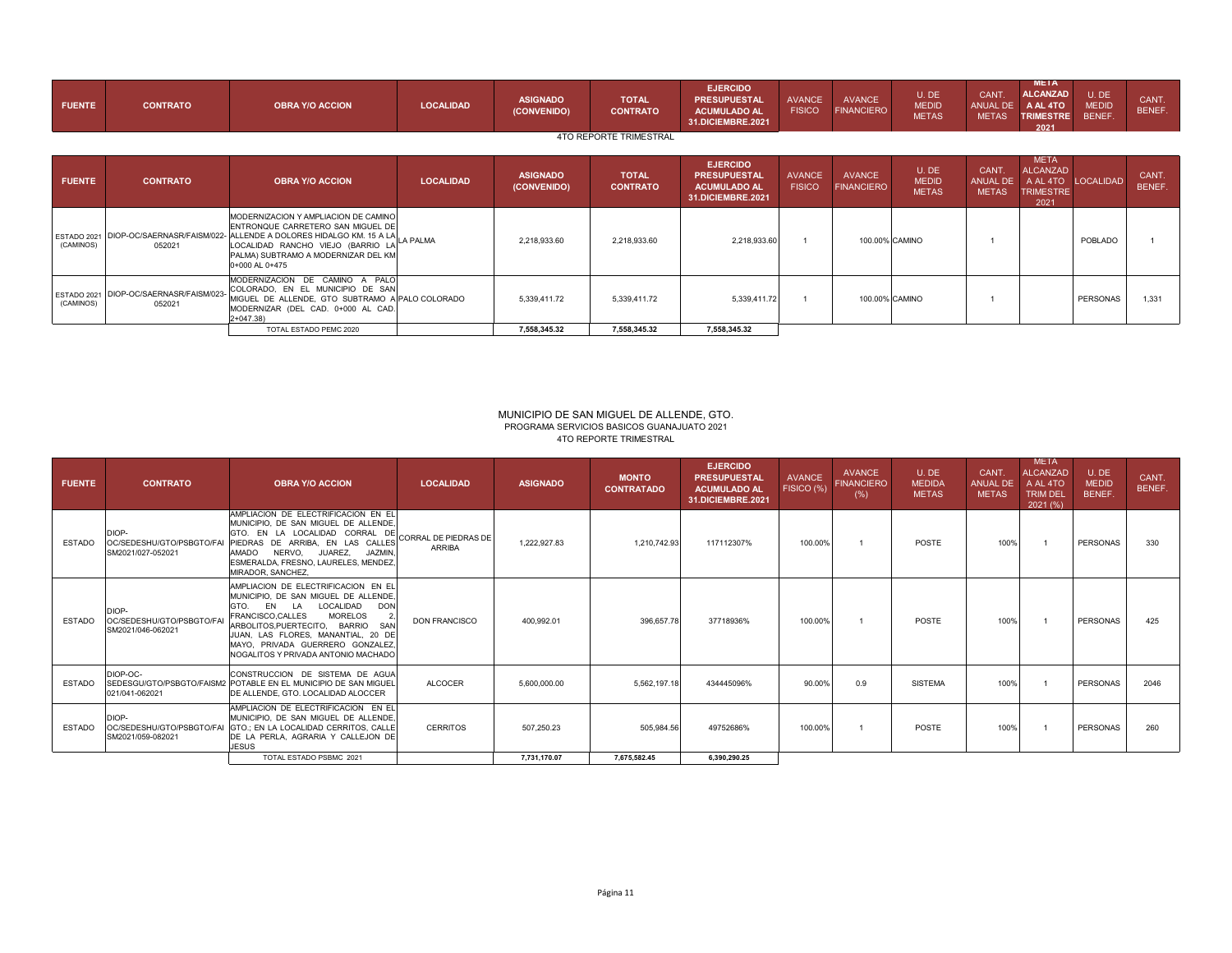| <b>FUENTE</b> | <b>CONTRATO</b> | <b>OBRA Y/O ACCION</b> | LOCALIDAD | <b>ASIGNADO</b><br>(CONVENIDO) | <b>TOTAL</b><br><b>CONTRATO</b> | <b>EJERCIDO</b><br><b>PRESUPUESTAL</b><br><b>ACUMULADO AL</b><br><b>31.DICIEMBRE.2021</b> | <b>AVANCE</b><br><b>FISICO</b> | <b>AVANCE</b><br><b>FINANCIERO</b> | U. DE<br><b>MEDID</b><br><b>METAS</b> | <b>CANT</b><br><b>METAS</b> | <b>META</b><br><b>ALCANZAD</b><br>ANUAL DE A AL 4TO<br><b>TRIMESTRE</b><br>2021 | U.DE<br><b>MEDID</b><br><b>BENEF</b> | CANT.<br><b>BENEF</b> |
|---------------|-----------------|------------------------|-----------|--------------------------------|---------------------------------|-------------------------------------------------------------------------------------------|--------------------------------|------------------------------------|---------------------------------------|-----------------------------|---------------------------------------------------------------------------------|--------------------------------------|-----------------------|
|---------------|-----------------|------------------------|-----------|--------------------------------|---------------------------------|-------------------------------------------------------------------------------------------|--------------------------------|------------------------------------|---------------------------------------|-----------------------------|---------------------------------------------------------------------------------|--------------------------------------|-----------------------|

PROGRAMA EMBELLECIENDO MI COLONIA 2020

4TO REPORTE TRIMESTRAL

| <b>FUENTE</b>              | <b>CONTRATO</b>                                                          | <b>OBRA Y/O ACCION</b>                                                                                                                                                                                                     | <b>LOCALIDAD</b>           | <b>ASIGNADO</b><br>(CONVENIDO) | <b>TOTAL</b><br><b>CONTRATO</b> | <b>EJERCIDO</b><br><b>PRESUPUESTAL</b><br><b>ACUMULADO AL</b><br>31.DICIEMBRE.2021 | <b>AVANCE</b><br><b>FISICO</b> | <b>AVANCE</b><br><b>FINANCIERO</b> | U.DE<br><b>MEDID</b><br><b>METAS</b> | CANT.<br><b>ANUAL DE</b><br><b>METAS</b> | <b>META</b><br><b>ALCANZAD</b><br>A AL 4TO<br><b>TRIMESTRE</b><br>2021 | U.DE<br><b>MEDID</b><br>BENEF. | CANT.<br>BENEF. |
|----------------------------|--------------------------------------------------------------------------|----------------------------------------------------------------------------------------------------------------------------------------------------------------------------------------------------------------------------|----------------------------|--------------------------------|---------------------------------|------------------------------------------------------------------------------------|--------------------------------|------------------------------------|--------------------------------------|------------------------------------------|------------------------------------------------------------------------|--------------------------------|-----------------|
| ESTADO 2020<br>(PEMC 2020) | DIOP-<br>0/031-062020                                                    | PAVIMENTO DE PIEDRA AHOGADA EN SANTA TERESITA DE DON \$<br>OC/SEDESHU/GTO/PEMC/FAISM202 MORTERO DE CALLE PRINCIPAL EN SANTA DIEGO.<br>TERESITA DE DON DIEGO.                                                               |                            | 4,638,684.11                   | 4,638,684.11                    | 4,638,684.11                                                                       | 100%                           | 100%                               | CALLE                                | $\overline{1}$                           | 100%                                                                   | PERSONAS                       | 244             |
| ESTADO 2020<br>(PEMC 2020) | DIOP-<br>OC/SEDESHU/GTO/PEMC/FAISM20<br>0/022-062020                     | PAVIMENTO DE CONCRETO EN LA CALLE SAN MIGUEL DE ALLENDE<br>GATILLAL COLONIA PALMITA DE LANDETA.                                                                                                                            |                            | 951,405.54                     | 948,424.62                      | 948,424.62                                                                         | 100%                           | 100%                               | CALLE                                | $\overline{1}$                           | 100%                                                                   | POBLADO                        | $\mathbf{1}$    |
| ESTADO 2020<br>(PEMC 2020) |                                                                          | CONSTRUCCIÓN DE PAVIMENTO DE CONCRETO<br>HIDRAULICO EN LA CALLE FRAY JOSÉ SÁNCHEZ SAN MIGUEL DE ALLENDE<br>PRIMO FRACC. INSURGENTES.                                                                                       |                            |                                |                                 |                                                                                    |                                |                                    |                                      |                                          |                                                                        |                                |                 |
| ESTADO 2020<br>(PEMC 2020) | DIOP-<br>0/026-062020                                                    | PAVIMENTO DE ADOQUÍN TIPO SAN LUIS DE LA<br>OC/SEDESHU/GTO/PEMC/FAISM202 CALLE JOSE MERCADILLO EN LA COLONIA SAN SAN MIGUEL DE ALLENDE<br><b>RAFAEL</b>                                                                    |                            | 2,314,591.86                   | 2,310,960.05                    | 2,310,960.05                                                                       | 100%                           | 100%                               | CALLE                                | $\overline{1}$                           | 100%                                                                   | <b>PERSONAS</b>                | 200             |
| ESTADO 2020<br>(PEMC 2020) | DIOP-<br>0/027-062020                                                    | REHABILITACIÓN EN ADOQUÍN TIPO SAN LUIS<br>9 C/SEDESHU/GTO/PEMC/FAISM202 DE LA CALLE JOSEFA ORTÍZ DE DOMINGUEZ EN SAN MIGUEL DE ALLENDE │ S<br>LA COLONIA SAN RAFAEL                                                       |                            | 3,564,509.60                   | 3,535,330.47                    | 3,535,330.47                                                                       | 100%                           | 100%                               | CALLE                                | $\overline{1}$                           | 100%                                                                   | PERSONAS                       | 211             |
| ESTADO 2020<br>(PEMC 2020) | DIOP-<br>0/036-062020                                                    | CONSTRUCCION DE CONCRETO ESTAMPADO<br>OC/SEDESHU/GTO/PEMC/FAISM202 DE CALLE GLADIOLA EN LA COLONIA LINDA SAN MIGUEL DE ALLENDE<br>VISTA.                                                                                   |                            | 1,464,933.50                   | 1,464,933.50                    | 1,464,933.50                                                                       | 100%                           | 100%                               | CALLE                                | $\overline{1}$                           | 100%                                                                   | PERSONAS                       | 45              |
| ESTADO 2020<br>(PEMC 2020) | DIOP-<br>0/030-062020                                                    | REHABILITACIÓN EN ADOQUÍN TIPO SAN LUIS<br>OC/SEDESHU/GTO/PEMC/FAISM202 DE LA CALLE RAFAEL ACOSTA EN LA COLONIA SAN MIGUEL DE ALLENDE<br><b>SAN RAFAEL</b>                                                                 |                            | 1,263,054.59                   | 1,261,954.04                    | 1,261,954.04                                                                       | 100%                           | 100%                               | CALLE                                | $\overline{1}$                           | 100%                                                                   | <b>PERSONAS</b>                | 125             |
| ESTADO 2020<br>(PEMC 2020) | DIOP-<br>0/023-062020                                                    | PAVIMENTO DE ADOQUÍN TIPO SAN LUIS DEL<br>OC/SEDESHU/GTO/PEMC/FAISM202 ANDADOR ALMENAS EN EL INFONAVIT SAN MIGUEL DE ALLENDE<br><b>MALANQUIN</b>                                                                           |                            | 5,145,982.66                   | 5,099,819.02                    | 5,099,819.02                                                                       | 100%                           | 100%                               | CALLE                                | $\overline{1}$                           | 100%                                                                   | PERSONAS                       | 252             |
| ESTADO 2020<br>(PEMC 2020) | DIOP-<br>0/032-062020                                                    | PAVIMENTACION EN CONCRETO HIDRAULICO<br>OC/SEDESHU/GTO/PEMC/FAISM202 EN LA AVENIDA SANTA ROSA, COLONIA SANIMIGUEL DE ALLENDE<br><b>PROVIDENCIA</b>                                                                         |                            | 3,272,381.62<br>ΙS             | 3,272,381.62                    | 3,272,381.62                                                                       | 100%                           | 100%                               | CALLE                                | $\overline{1}$                           | 100%                                                                   | PERSONAS                       | 78              |
| ESTADO 2020<br>(PEMC 2020) | DIOP-<br>0/035-062020                                                    | PAVIMENTACION EN PIEDRA BOLA EN<br>OC/SEDESHU/GTO/PEMC/FAISM202 MORTERO EN LA CALLE DEL CERRITO, COLONIA SAN MIGUEL DE ALLENDE<br>SAN LUIS REY.                                                                            |                            | 710.803.82                     | 703.508.81                      | 703.508.81                                                                         | 100%                           | 100%                               | CALLE                                | $\overline{1}$                           | 100%                                                                   | PERSONAS                       | 100             |
| ESTADO 2020<br>(PEMC 2020) | DIOP-<br>0/028-062020                                                    | PAVIMENTACION EN CONCRETO HIDRAULICO<br>)C/SEDESHU/GTO/PEMC/FAISM202 EN LA CALLE DEL FRAY JUAN DE SAN MIGUEL, SAN MIGUEL DE ALLENDE<br>COLONIA INDEPENDENCIA.                                                              |                            | 3,073,635.39                   | 3,073,635.39                    | 3,073,635.39                                                                       | 100%                           | 100%                               | CALLE                                | $\overline{1}$                           | 100%                                                                   | LOCALIDAD                      | $\mathbf{1}$    |
| ESTADO 2020<br>(PEMC 2020) | DIOP-<br>OC/SEDESHU/GTO/PEMC/FAISM202<br>0/033-062020                    | PAVIMENTO DE CONCRETO EN CALLE ZAMORA<br>RIOS COLONIA ALLENDE.                                                                                                                                                             | SAN MIGUEL DE ALLENDE      | 2,436,872.33                   | 2,435,754.20                    | 2,435,754.20                                                                       | 100%                           | 100%                               | CALLE                                | $\overline{1}$                           | 100%                                                                   | <b>PERSONAS</b>                | 320             |
| ESTADO 2020<br>(PEMC 2020) | DIOP-<br>OC/SEDESHU/GTO/PEMC/FAISM202<br>0/029-062020                    | PAVIMENTO DE PIEDRA AHOGADA EN SAN MIGUEL DE ALLENDE \$<br>MORTERO DE CALLE OLIMPO COLONIA OLIMPO.                                                                                                                         |                            | 994,871.17                     | 993,742.60                      | 993,742.60                                                                         | 100%                           | 100%                               | CALLE                                | $\overline{1}$                           | 100%                                                                   | LOCALIDAD                      | $\mathbf{1}$    |
| ESTADO 2020<br>(PEMC 2020) | DIOP-<br>OC/SEDESHU/GTO/PEMC/FAISM202<br>0/024-062020                    | <b>PAVIMENTACION</b><br>CON<br>CONCRETO<br>HIDRAHULICO ESTAMPADO EN LAS CALLES<br>VENUSTIANO CARRANZA Y APATZINGAN EN LA<br>COLONIA SAN LUIS. SAN MIGUEL DE ALLENDE                                                        | SAN MIGUEL DE ALLENDE      | 14,000,000.00                  | 13,774,333.31                   | 13,774,333.31                                                                      | 100%                           | 100%                               | CALLE                                | $\mathbf{1}$                             | 100%                                                                   | PERSONAS                       | 3261            |
| ESTADO 2020<br>(PEMC 2020) | DIOP-<br>0/025-062020                                                    | PAVIMENTACION DE PIEDRA BOLA AHOGADA<br>EN MORTERO EN LA CALLE DEL TESORO, EN LA<br>OC/SEDESHU/GTO/PEMC/FAISM202 COLONIA SAN ANTONIO, EN SAN MIGUEL DE<br>ALL ENDE.                                                        | SAN MIGUEL DE ALLENDE   \$ | 5,896,702.31                   | 5,896,702.31                    | 5,896,702.31                                                                       | 100%                           | 100%                               | CALLE                                | $\overline{1}$                           | 100%                                                                   | PERSONAS                       | 238             |
| ESTADO 2020<br>(PEMC 2020) | DIOP-<br>OC/SEDESHU/GTO/PEMC/FAISM202<br>0/034-062020                    | PAVIMENTACION DE PIEDRA BOLA ASENTADA<br>EN MORTERO EN LA CALLE VICENTE CORRAL DE PIEDRAS DE<br>GUERRERO DE LA LOCALIDAD CORRAL DE ARRIBA<br>PIEDRAS DE ARRIBA                                                             |                            | 4,804,883.66                   | 4,804,883.66                    | 4,804,883.66                                                                       | 100%                           | 100%                               | CALLE                                | $\overline{1}$                           | 100%                                                                   | PERSONAS                       | 102             |
| ESTADO 2020<br>(PEMC 2020) | DIOP-OC/SEDESHU/GTO/PEMC/093-<br>122020                                  | PAVIMENTACION DE CONCRETO ESTAMPADO<br>EN AVENIDA PRINCIPAL DE LA LUZ SAN MIGUEL DE ALLENDE<br>FRACCIONAMIENTO INSURGENTES                                                                                                 |                            | 49,903,202.27<br>-S            | 48.249.912.68                   | 25.155.752.20                                                                      | 85%                            | 52%                                | CALLE                                | $\overline{1}$                           | 85%                                                                    | <b>PERSONAS</b>                | 644             |
| ESTADO 2020<br>(PEMC 2020) | DIOP-<br>OC/SEDESHU/GTO/PEMC/RECURS AVENIDA<br>OMUNICIPAL2020/066-082020 | PAVIMENTO DE CONCRETO ESTAMPADO EN<br>INDEPENDENCIA.<br><b>INDEPENDENCIA</b>                                                                                                                                               | COL. SAN MIGUEL DE ALLENDE | 36,000,000.00<br>$\mathbf{s}$  | 35,147,239.50                   | 30,126,205.28                                                                      | 100%                           | 86%                                | CALLE                                | $\overline{1}$                           | 100%                                                                   | PERSONAS                       | 589             |
| ESTADO 2020<br>(PEMC 2020) | DIOP-<br>OMUNICIPAL/092-122020                                           | PAVIMENTACION EN CONCRETO ESTAMPADO<br>EN CALLE IGNACIO ALLENDE COLONIA SAN<br>OC/SEDESHU/GTO/PEMC/RECURS RAFAEL CON INTERCONEXION AL LIBRAMIENTO SAN MIGUEL DE ALLENDE<br>MANUEL ZAVALA (CALLES HELIOS Y CALLE<br>OLIMPO) |                            | 3,950,000.00                   | 3,841,760.36                    | 3,211,014.13                                                                       | 100%                           | 84%                                | CALLE                                | $\overline{1}$                           | 100%                                                                   | PERSONAS                       | 1396            |
|                            |                                                                          | TOTAL ESTADO PEMC 2020                                                                                                                                                                                                     |                            | 144,386,514.43                 | 141,453,960.25                  | 112,708,019.32                                                                     |                                |                                    |                                      |                                          |                                                                        |                                |                 |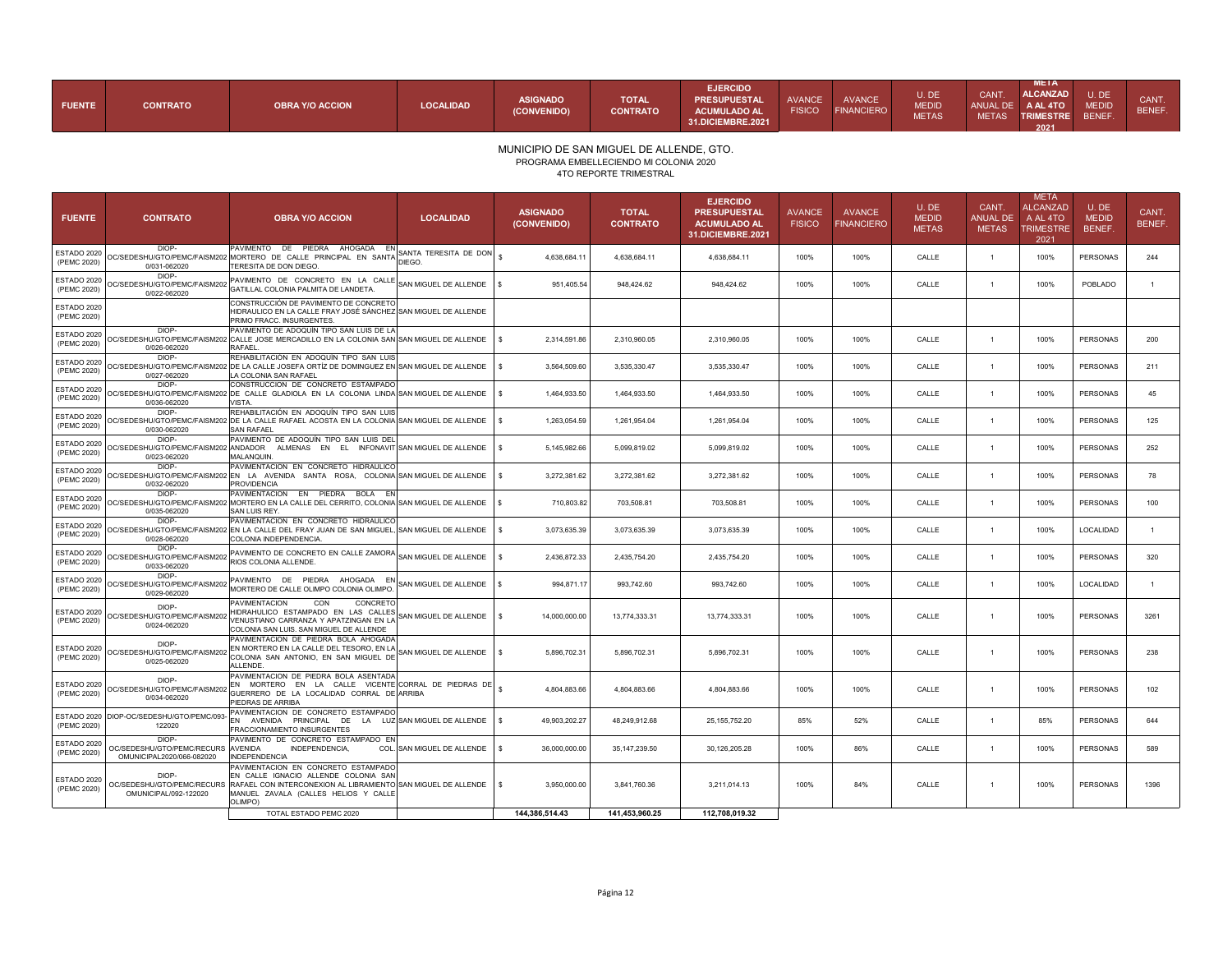| <b>FUENTE</b> | <b>CONTRATO</b> | <b>OBRA Y/O ACCION</b> | <b>LOCALIDAD</b> | <b>ASIGNADO</b><br>(CONVENIDO) | <b>TOTAL</b><br><b>CONTRATO</b> | <b>EJERCIDO</b><br>PRESUPUESTAL<br><b>ACUMULADO AL</b><br><b>31.DICIEMBRE.2021</b> | AVANCE<br><b>FISICO</b> | <b>AVANCE</b><br><b>FINANCIERO</b> | u. De<br><b>MEDID</b><br><b>METAS</b> | <b>CANT</b><br>ANUAL DE<br><b>METAS</b> | META<br><b>ALCANZAD</b><br>A AL 4TO<br><b>TRIMESTRE</b><br>2021 | U.DE<br><b>MEDID</b><br><b>BENEF</b> | <b>CANT</b><br><b>BENEF</b> |
|---------------|-----------------|------------------------|------------------|--------------------------------|---------------------------------|------------------------------------------------------------------------------------|-------------------------|------------------------------------|---------------------------------------|-----------------------------------------|-----------------------------------------------------------------|--------------------------------------|-----------------------------|
|---------------|-----------------|------------------------|------------------|--------------------------------|---------------------------------|------------------------------------------------------------------------------------|-------------------------|------------------------------------|---------------------------------------|-----------------------------------------|-----------------------------------------------------------------|--------------------------------------|-----------------------------|

#### MUNICIPIO DE SAN MIGUEL DE ALLENDE, GTO. PROGRAMA SERVICIOS BASICOS MI COMUNIDAD 2020 4TO REPORTE TRIMESTRAL

| <b>FUENTE</b>                     | <b>CONTRATO</b>                                        | <b>OBRA Y/O ACCION</b>                                                                                                                                                                                                                                                                                                                                                                                                 | <b>LOCALIDAD</b> | <b>ASIGNADO</b><br>(CONVENIDO) | <b>TOTAL</b><br><b>CONTRATO</b> | <b>EJERCIDO</b><br><b>PRESUPUESTAL</b><br><b>ACUMULADO AL</b><br>31.DICIEMBRE.2021 | <b>AVANCE</b><br><b>FISICO</b> | <b>AVANCE</b><br><b>FINANCIERO</b> | U.DE<br><b>MEDID</b><br><b>METAS</b> | CANT.<br>ANUAL DE<br><b>METAS</b> | <b>META</b><br><b>ALCANZAD</b><br>A AL 3ER<br><b>TRIMESTRE</b><br>2021 | U.DE<br><b>MEDID</b><br>BENEF. | CANT.<br>BENEF. |
|-----------------------------------|--------------------------------------------------------|------------------------------------------------------------------------------------------------------------------------------------------------------------------------------------------------------------------------------------------------------------------------------------------------------------------------------------------------------------------------------------------------------------------------|------------------|--------------------------------|---------------------------------|------------------------------------------------------------------------------------|--------------------------------|------------------------------------|--------------------------------------|-----------------------------------|------------------------------------------------------------------------|--------------------------------|-----------------|
| <b>ESTATAL</b><br>(PSBMC<br>2020) | DIOP-<br>OC/SEDESHU/GTO/PSBMC/FAIS<br>M2020/046-072020 | AMPLIACION DE LINEA ELECTRICA Y RED<br>DE DISTRIBUCION EN LA PRIVADA<br>CABALLOS . JOSE ALFREDO JIMENEZ.<br>CALLE DEL POZO, CALLE JAVIER SOLIS.<br>PRIVIVADA JAVIER SOLIS. CALLE SAN<br>FRANCISCO, CALLE DAVIID SAIZAR, CALLE LAS CAÑAS<br>AGUSTIN LARA , PRIV, AGUSTIN LARA.<br>CALLE PEDRO ARMENDARIZ, CALLE SOR<br>JUANA INES DE LA CRUZ. LUIS PEREZ<br>MEZA, PRIVADA LUIS PEREZ MEZA, EN LA<br>LOCALIDAD LAS CAÑAS |                  | 1.362.955.66                   | 1.353.367.84                    | 1.352.241.82                                                                       | 100%                           |                                    | 99.21% ELECTRIFICACION               |                                   | 100%                                                                   | <b>PERSONAS</b>                | 210             |
| <b>ESTATAL</b><br>(PSBMC<br>2020) | DIOP-<br>OC/SEDESHU/GTO/PSBMC/FAIS<br>M2020/047-072020 | AMPLIACION DE LINEA ELECTRICA Y RED<br>DE DISTRIBUCION EN LAS CALLES<br>PRINCIPAL, CALLE POTRERO Y CALLE PINO LOS TORILES<br>EN LA LOCALIDAD DE LOS TORILES                                                                                                                                                                                                                                                            |                  | 339.660.52                     | 335.786.71                      | 335.786.71                                                                         | 100%                           |                                    | 98.86% ELECTRIFICACION               |                                   | 100%                                                                   | PERSONAS                       | 35              |
| <b>ESTATAL</b><br>(PSBMC<br>2020) | DIOP-<br>OC/SEDESHU/GTO/PSBMC/FAIS<br>M2020/048-072020 | AMPLIACION DE ELECTRIFICACION EN<br>CALLE SAN ISIDRO Y 3 DE MAYO EN LA LOMA DE COCINAS (SAN<br>LOCALIDAD LOMA DE COCINAS (SAN ANDRES)<br>ANDRES)                                                                                                                                                                                                                                                                       |                  | 439.922.88                     | 433.881.80                      | 432.978.28                                                                         | 100%                           |                                    | 98.42% ELECTRIFICACION               |                                   | 100%                                                                   | <b>PERSONAS</b>                | 90              |
| <b>ESTATAL</b><br>(PSBMC<br>2020) | DIOP-<br>OC/SEDESHU/GTO/PSBMC/FAIS<br>M2020/051-072020 | AMPLIACION DE RED DE DISTRIBUCION DE<br>ENERGIA ELECTRICA EN AVENIDA SAN LUCAS<br>PRINCIPAL Y CALLE SANTA CECILIA EN LA<br>COMUNIDAD SAN LUCAS                                                                                                                                                                                                                                                                         |                  | 316.573.12                     | 313.334.06                      | 293.656.79                                                                         | 100%                           |                                    | 92.76% ELECTRIFICACION               |                                   | 100%                                                                   | <b>PERSONAS</b>                |                 |
| <b>ESTATAL</b><br>(PSBMC<br>2020) | DIOP-<br>OC/SEDESHU/GTO/PSBMC/FAIS<br>M2020/068-082020 | AMPLIACION DE ELECTRIFICACION EN<br>CALLE PRINCIPAL (TRAMO INICIO DE EL BATAN<br>TUNEL) Y CALLE PRINCIPAL EN LA<br>LOCALIDAD EL BATAN                                                                                                                                                                                                                                                                                  |                  | 834.018.80                     | 806.162.76                      | 806,162.76                                                                         | 100%                           |                                    | 96.66% ELECTRIFICACION               |                                   | 100%                                                                   | <b>FAMILIAS</b>                | 6               |
| <b>ESTATAL</b><br>(PSBMC<br>2020) | DIOP-<br>OC/SEDESHU/GTO/PSBMC/056-<br>082020           | AMPLIACION DE RED DE DISTRIBUCION DE<br>ENERGIA ELECTRICA EN CALLES. SOR<br>JUANA. INES DE LA CRUZ. SAN FRANCISCO. LAGUNA ESCONDIDA<br>Y CALLEJON SIN NOMBRE EN LA<br>COMUNIDAD LAGUNA ESCONDIDA                                                                                                                                                                                                                       |                  | 709,387.70                     | 702.033.94                      | 675,608.04                                                                         | 100%                           |                                    | 95.24% ELECTRIFICACION               |                                   | 100%                                                                   | <b>PERSONAS</b>                | 235             |
|                                   |                                                        | TOTAL ESTADO PSBMC 2020                                                                                                                                                                                                                                                                                                                                                                                                |                  | 4.002.518.68                   | 3.944.567.11                    | 3.896.434.40                                                                       |                                |                                    |                                      |                                   |                                                                        |                                |                 |

### MUNICIPIO DE SAN MIGUEL DE ALLENDE, GTO. PROGRAMA VIVO LOS ESPACIOS MI COLONIA 2020 4TO REPORTE TRIMESTRAL

| <b>FUENTE</b>                     | <b>CONTRATO</b>                              | <b>OBRA Y/O ACCION</b>                                            | <b>LOCALIDAD</b>               | <b>ASIGNADO</b><br>(CONVENIDO) | <b>TOTAL</b><br><b>CONTRATO</b> | <b>EJERCIDO</b><br><b>PRESUPUESTAL</b><br><b>ACUMULADO AL</b><br><b>31.DICIEMBRE.2021</b> | <b>AVANCE</b><br><b>FISICO</b> | <b>AVANCE</b><br><b>FINANCIERO</b> | U.DE<br><b>MEDID</b><br><b>METAS</b> | <b>CANT</b><br>ANUAL DE<br><b>METAS</b> | <b>META</b><br><b>ALCANZAD</b><br>A AL 4TO<br><b>TRIMESTRE</b><br>2021 | U.DE<br><b>MEDID</b><br><b>BENEF.</b> | CANT.<br>BENEF. |
|-----------------------------------|----------------------------------------------|-------------------------------------------------------------------|--------------------------------|--------------------------------|---------------------------------|-------------------------------------------------------------------------------------------|--------------------------------|------------------------------------|--------------------------------------|-----------------------------------------|------------------------------------------------------------------------|---------------------------------------|-----------------|
| <b>ESTATAL</b><br>(PVEMC<br>2020) | DIOP-<br>OC/SEDESHU/GTO/PVEMC/044-<br>072020 | CONSTRUCCION DEL PARQUE DEL OBRAJE SAN<br>4TA ETAPA (ACCESO)      | <b>MIGUEL</b><br>DE<br>ALLENDE | 3,000,000.00                   | 2.942.929.69                    | 2.942.929.69                                                                              | 100%                           | 100.00%                            | <b>PARQUE</b>                        |                                         |                                                                        | 100% LOCALIDAD                        |                 |
| <b>ESTATAL</b><br>(PVEMC<br>2020) | DIOP-<br>OC/SEDESHU/GTO/PVEMC/062-<br>082020 | CONSTRUCCION DE PLAZA PUBLICA EN<br>NUEVO PANTOJA (PRIMERA ETAPA) |                                | 2,660,455.32                   | 2,654,908.23                    | 2,654,908.23                                                                              | 100%                           | 100.00%                            | PLAZA                                |                                         |                                                                        | 100% LOCALIDAD                        |                 |
|                                   |                                              | TOTAL ESTADO PVEMC 2020                                           |                                | 5.660.455.32                   | 5.597.837.92                    | 5,597,837.92                                                                              |                                |                                    |                                      |                                         |                                                                        |                                       |                 |